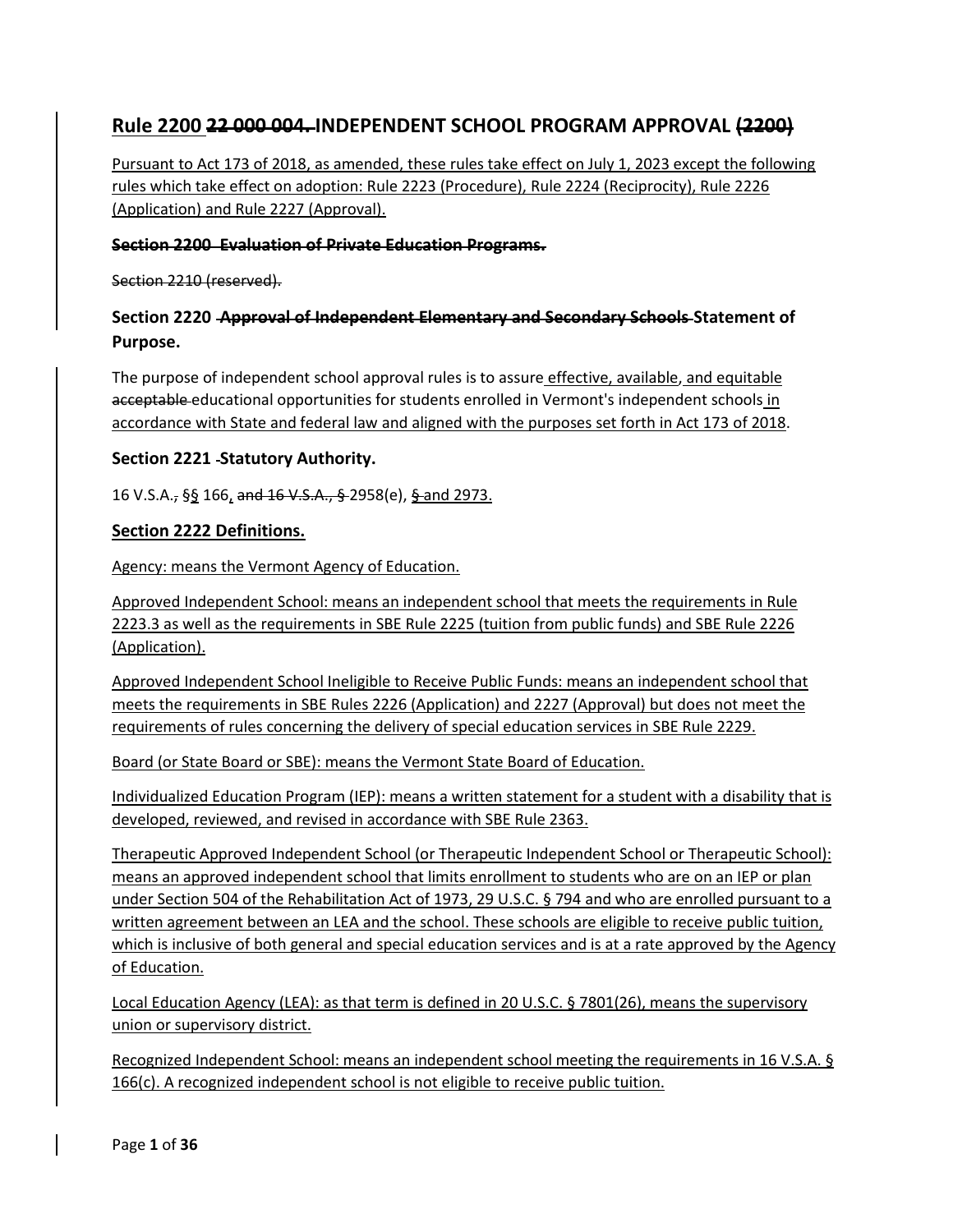Secretary: means the Secretary of the Vermont Agency of Education.

Special Education Fees: means funds paid by a school district or supervisory union to an approved independent school for special education services beyond those covered by general education tuition, as defined in 16 V.S.A. § 2973(b)(2)(B).

Special Education Services: means specially designated instruction at no cost to the parent, to meet the unique needs of an eligible student with a disability, including instruction conducted in the classroom, in the home, in hospitals and institutions and in other settings; and instruction in physical education. Specially designed instruction means adapting, as appropriate to the needs of an eligible student, the content, methodology, or delivery of instruction to address the unique needs of the student that result from the student's disability and to ensure access of the student to the general curriculum, so that the student can meet the educational standards within the State that apply to all children. This definition is intended to be consistent with the term "Special Education Services" as used in SBE Rule 2360.2.12.

Student: means a person age three through age twenty-one.

Student who requires additional support: means a student who meets the criteria defined in 16 V.S.A. § 2942(8).

Tuition: means funds paid by a school district to an approved independent school for general education in accordance with SBE Rule 2225.2.

# **Section 22232 Procedures for Approved Independent Schools and Approved Independent Schools Ineligible to Receive Public Funds.**

Every person or entity desiring to operate an approved independent elementary or secondary school shall apply in writing to the Commissioner Secretary of Education. Independent schools which are recognized as provided for in 16 V.S.A., § 165a rather than approved are not required to comply with the procedures set forth in this section. An application shall meet the requirements of § SBE Rule 22265 (Application)below.

Upon receipt of an application for initial approval or renewal of approval, the commissioner-Secretary shall appoint a review committee of at least two persons.

The process below (22232.1 to 22232.7) shall be followed.

### **22232.1 Visit.**

The review committee shall visit the school. To the extent possible, the visit shall be coordinated by the commissioner Secretary with other agencies of state government thatwhich inspect such facilities.

### **22232.2 Report.**

The committee shall present write a report, including a written initial recommendation regarding approval, to the CommissionerSecretary. A copy of their initial recommendation shall be provided at the same time to the applicant. The applicant shall be given 30 days to respond before the Secretary makes a final recommendation regarding approval is made by the CommissionerSecretary to the State Board. The Secretary's final recommendation report-shall contain the findings of other agencies of state government which that inspect such facilities.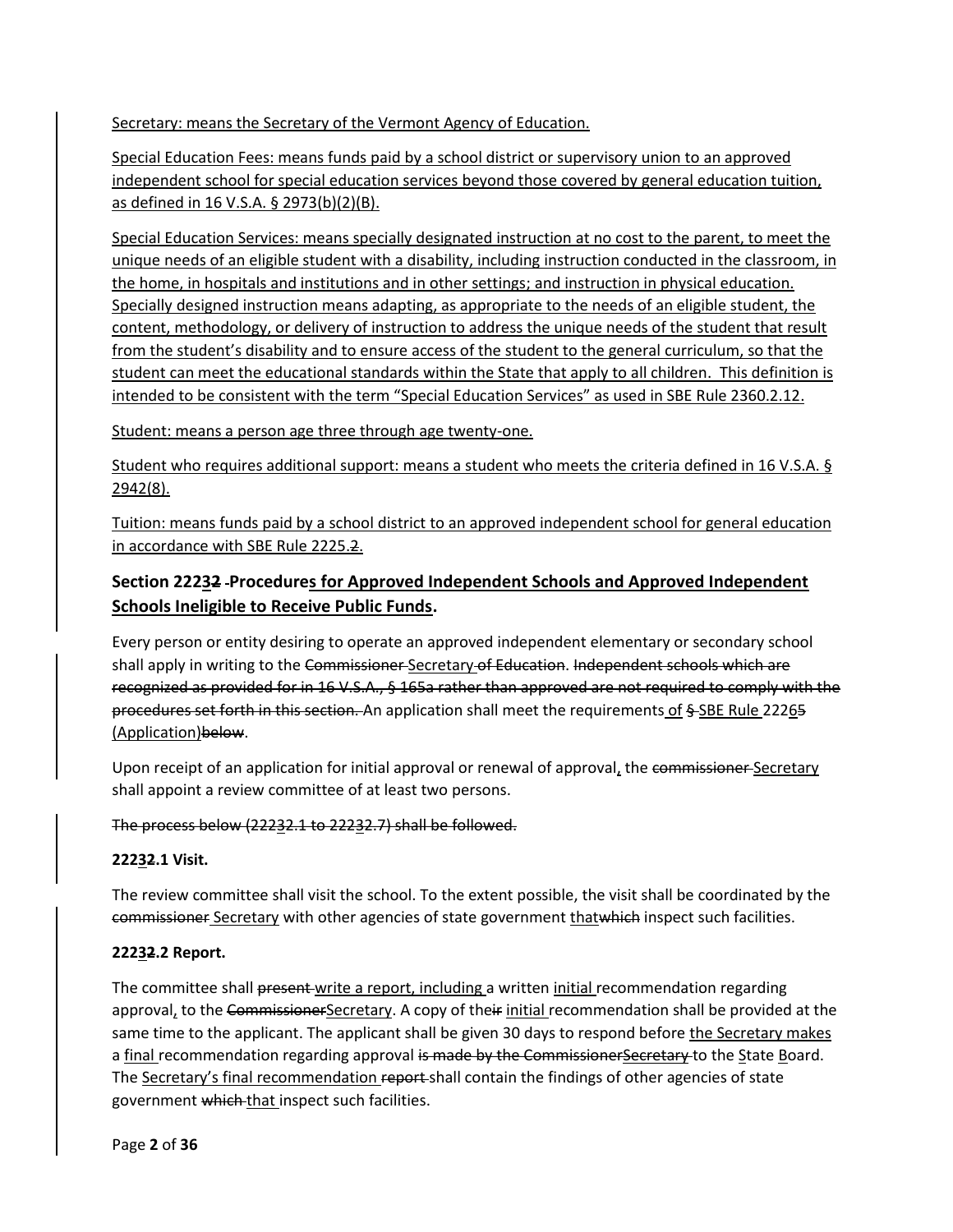### **2223.3 General Conditions for Approval.**

Approval shall be recommended for an independent school- offering elementary or secondary education that provides a minimum course of study pursuant to 16 V.S.A. § 906 and that substantially complies with all statutory requirements for approved independent schools and the Board's rules for approved independent schools, including Rule 2226 and Rule 2227. Effective July 1, 2023, an independent school that intends to accept public tuition must also meet the requirements of SBE Rule 2229. Effective July 1, 2023, A a school meeting approval requirements in SBE Rules 2226 (Application) and 2227 (Approval) but not Rule 2229 (Approval to Receive Public Tuition, Special Education Approval) may be recommended for approval but may not receive public tuition. agrees, notwithstanding any provision of law to the contrary, to enroll any student who requires special education services and who is placed in or referred to the approved independent school as an appropriate placement and least restrictive environment for the student by the student's individualized education program team or by the local education agency; provided, however, this requirement shall not apply to an independent school that limits enrollment to students who are on an individualized education program or a plan under Section 504 of the Rehabilitation Act of 1973, 29 U.S.C. §794, and who are enrolled pursuant to a written agreement between the local education agency and the school.

### **22232.43 Review..**

The Commissioner Secretary shall designate a date for action by the bBoard. Officials of the school shall be notified of this date.

#### **22232.54 Renewal.**

Not less than six months prior to expiration of a Sschool's approval, the Commissioner Secretary shall send an application packet and a letter notifying the school when the site visit will occur and that the completed application must be received. from the school not later than 30 days prior to the scheduled site visit.

### **22232.65 Extension.**

Approval of a school completing  $\frac{1}{2}$  timely, application for further approval shall extend until the  $\frac{1}{2}$ Board acts on further approval.

### **22232.76 Termination.**

Approval of an independent school which that fails to complete timely application for further approval shall terminate on the date specified in the most recent approval action.

### **22232.87 Denial, Revocation, or Suspension of Approval.**

Prior to recommending denial, revocation, or suspension of approval, the CommissionerSecretary shall obtain the written recommendation of the Council of Independent Schools initiate a formal investigation pursuant to rule 2223.9 (Complaints; Investigations). Following the formal investigation, the Secretary shall share the findings with the Council of Independent Schools. The Council shall consider the findings from the investigation and the Secretary's proposed resolution and issue a written opinion on the same. If, after receiving the council's Council's recommendationopinion, the commissionerSecretary determines that denial, revocation, or suspension of approval is warranted, the Secretarys/he shall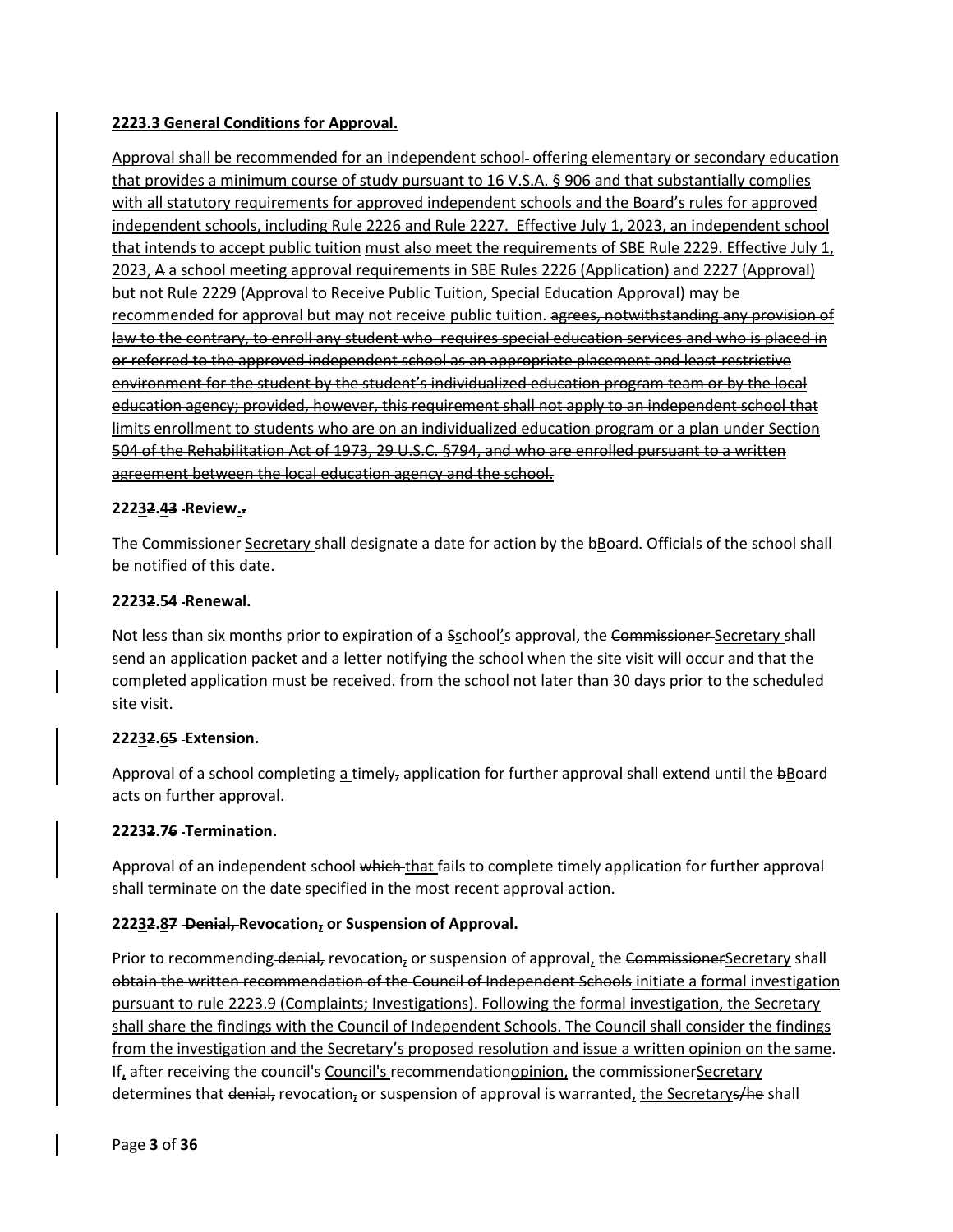notify the State Board of the recommendation and provide notice to the school. The State Board shall hold a hearing pursuant to 3 V.S.A. chapter 25 to consider the Secretary's recommendation. of the reasons for the proposed action and shall afford the school an opportunity to be heard by the Board. Approval of an independent school shall be revoked or suspended by the board based on a finding that the school no longer meets the criteria for approval listed in section 2226.

### **Section 2228.1 Revocation**

- (a) After providing an opportunity for hearing, the Board may revoke, suspend, or impose conditions on the approval of an approved independent school for:
	- (1) Failure to demonstrate that the school has the resources required to meet its stated objectives;
	- (2) Failure to comply with statutory requirement or the Board's rules for approved independent schools;
	- (3) Failure to report any of the financial events listed in (b) below; or
	- (4) Failure to make an annual enrollment report to the Secretary as required by 16 V.S.A. §  $166(b)(4)$ .
- (b) An approved independent school shall report to the Secretary within five days after its knowledge of if any of the following events, unless the failure is de minimus:
	- (1) The school's failure to file its federal or State tax returns when due, taking into account permissible extensions of time;
	- (2) The school's failure to meet its payroll obligations as they are due or pay federal or State payroll tax obligations when due;
	- (3) The school's failure to maintain required retirement contributions;
	- (4) The school's use of designated funds for nondesignated purposes;
	- (5) The school's inability to fully comply with the financial terms of its secured installment debt obligations over a period of two consecutive months, including the school's failure to make interest or principal payments as they are due or to maintain any required financial ratios;
	- (6) The withdrawal or conditioning of the school's accreditation on financial grounds by a private, State or regional agency recognized by the Board for accrediting purposes; or
	- (7) The school's insolvency as defined in 9 V.S.A. § 2286(a).
- (c) If the State Board reasonably believes that an approved independent school lacks the financial capacity to meet its stated objectives during the period of its approved status, the Board shall so notify the school in writing and shall act in accordance with the procedure set forth in 16 V.S.A.  $§ 166(b)(8)(B).$
- (d) If the State Board, after having provided the school a reasonable opportunity to respond to the Board's notification, does not find that the school has satisfactorily responded or demonstrated its financial capacity, the Board may establish a review team that, with the consent of the school, includes a member of the Council of Independent Schools, to:
	- (1) Conduct a school visit to assess the school's financial capacity;
	- (2) Obtain from the school such financial documentation as the review team requires to perform its assessment; and
	- (3) Submit a report of its findings and recommendations to the State Board.

# **Formatte**

 $2, 3, ... +$ + Indent

**Formatt** paragrap Numberi Left + Ali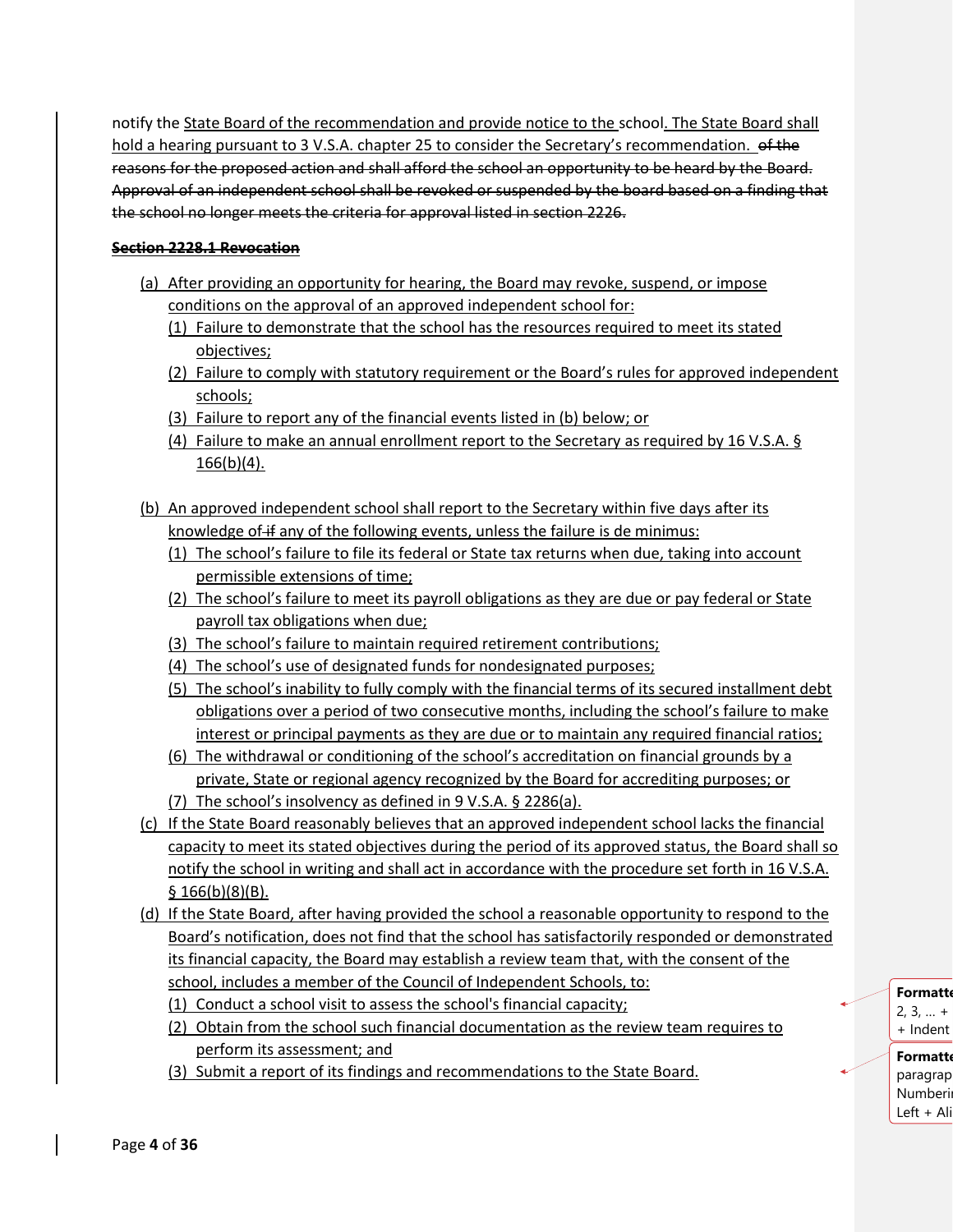- (e) If the State Board concludes that an approved independent school lacks financial capacity to meet its stated objectives during the period of its approved status, the State Board may take any action that is authorized by this section.
- (a) In considering whether an independent school lacks financial capacity to meet its stated objectives during the period of its approved status and what actions the State Board should t if it makes this finding, the State Board may consult with, and draw on the analytical resources of, the Vermont Department of Financial Regulation.
- (f) In considering whether an independent school lacks financial capacity to meet its stated objectives during the period of its approved status and what actions the State Board should take if it makes this finding, the State Board may consult with, and draw on the analytical resources of, the Vermont Department of Financial Regulation.
- (g) Information provided by a school under this section that is not already in the public domain is exempt from public inspection and copying under the Public Records Act and shall be kept confidential according to 16 V.S.A. § 166(b)(8).

### **2222.8 2223.8.29 InvestigationsComplaints; Investigations.**

- (a) The Secretary shall conduct an initial investigation of Rreports or complaints to the commissioner concerning matters related to the approval standards and laws that apply to approved independent schools. shall be investigated if it appears such action is warranted. If, following an initial investigation, the Secretary finds a violation of approval standards or laws that apply to approved independent schools, the Secretary should first determine whether the matter can be resolved through informal means, such as by provision of regulatory guidance, and confirm that corrective action is taken by the school. If the Secretary determines that informal means are not appropriate to the violation or if the matter has not been resolved informally, the Secretary may place the approved independent school on probation.
- (b) At any time, the Secretary may convene a review team to conduct a formal investigation without first attempting an informal resolution or imposing probation.
- (c) An approved independent school may appeal the imposition of probation to the State Board by requesting a hearing as provided above.
- (d) The Secretary shall maintain a register of all complaints that result in imposition of probation or a formal investigation, which shall be a public record and which shall include the general nature of the complaint and action taken by the Secretary.
- (e) Formal Investigations

(1) The school shall receive notification of the complaint unless contraindicated by the particular facts.

(2) If the Secretary determines that a formal investigation is warranted, the Secretary shall appoint a A-review team of at least two persons shall be appointed by the CommissionerSecretary including a member of the Council of Independent Schools. The team will conduct the investigation after initial inquiries and will inform the Secretary and the school of the results. The process in SBE Rule 2223.8 shall then apply.

(3) Reports of drug or alcohol use shall be referred to the state's attorney for the county in which the school is located. Reports of child abuse or neglect shall be reported to the

**Formatte Formatte**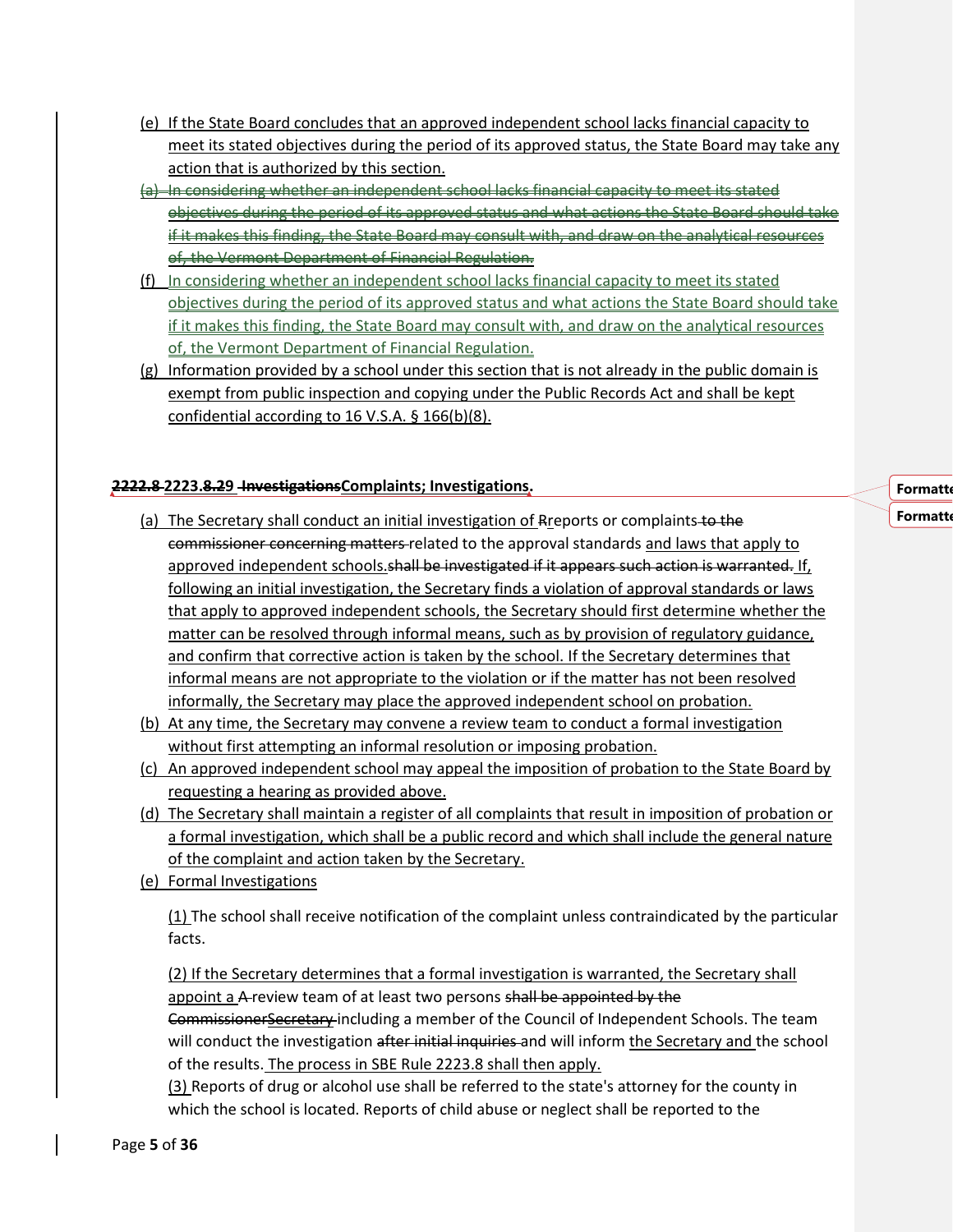dDepartment of Social and Rehabilitation Servicesfor Children and Families. Reports concerning the safety of facilities, water supply, electricity, plumbing, or waste disposal systems shall be referred to the department to the appropriate agency.

#### **22232.109 Corrections Education Program.**

To the extent applicable, the commissionerSecretary shall conduct his or her review of the Corrections Education Program in accordance with the procedures and standards contained within Rules 2220 through 2228.8 as if it were an independent school.

# **Section 22243 Reciprocity for Approved Independent Schools and Approved Independent Schools Ineligible to Receive Public Funds.**

Approval may be granted without committee evaluation and the approval process in the case of any school accredited by a state or regional agency recognized by the State Board for accrediting purposes. Such In addition to the accrediting agencies are listed in SBE Rule 7320, which the Board shall continue to recognize until July 1, 2024, the State Board recognizes the Association of Independent Schools in New England and the New England Association of Schools and Colleges. of the Board Manual of Rules and Practices. Any accreditation from a recognized accrediting agency that is valid for more than five years must be supplemented with an interim report from the accrediting agency which should be submitted to the Department of Education Agency by the accrediting agency or the school during the last year of its five-year approval. This interim report must provide such information as is necessary to assure the State Board that the school is meeting the approval standards. If such proof of compliance with approval standards cannot be shown, then the school must undergo the approval process. A school accredited by a state or regional agency recognized by the State Board school shall notify the Agency within five days of a change to its accreditation.

### **Section 22254 Tuition from Public Funds.**

22254.1 Tuition may not be paid from public funds to any independent elementary or secondary school in Vermont not approved by the bBoard.

### **2225.1 22254.2 Tuition for Independent Schools in Vermont.**

 $\frac{1}{2}$ Tuition shall not be paid from public funds to any independent elementary or secondary school in Vermont unless the school satisfies the requirements in SBE Rule 2226 (Application), SBE Rule 2227 (Approval), and SBE Rule 2229 (Approval to Receive Public Tuition, Special Education Tuition). Notwithstanding this prohibition, tuition may be paid from public funds in cases where: for any Vermont child who has been determined eligible for special education unless:

- $(a)$  (a) The school is approved for special education purposes pursuant to Rule 2228 et seq.;
- (b)(a) (ab) There is an order from a court or from a due process hearing pursuant to SBE Rule 2365.1.6 requiring such payment , or
- $\left\langle \epsilon \right\rangle$ (b)  $\left\langle \epsilon \right\rangle$  The Commissioner Secretary has approved an exception for a placement in an independent school pursuant to SBE Rule 2228.2(2)2230.1.

**Formatt** 

**Formatt Formatt** 

**Formatt** 

**Formatte**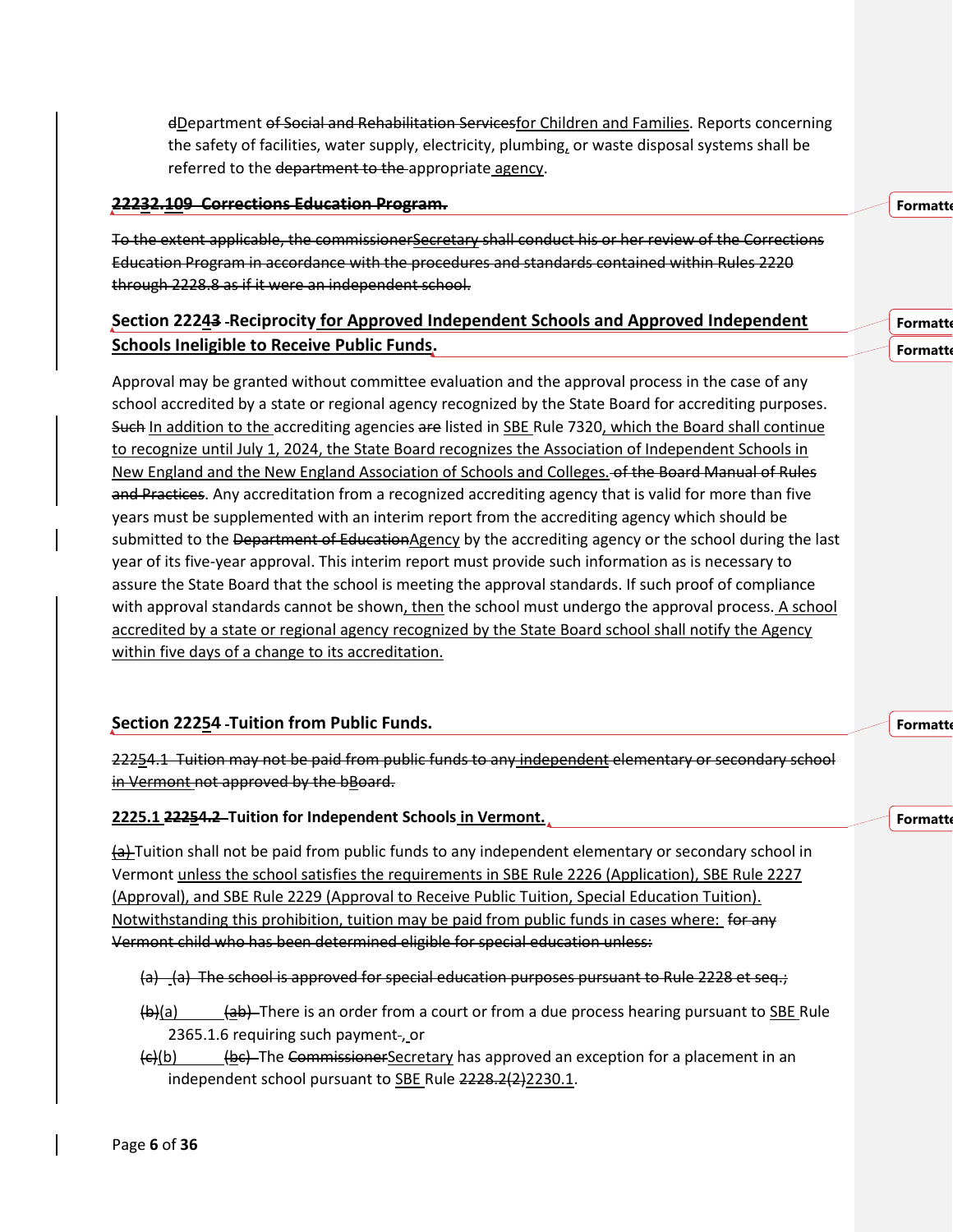#### **Formatt**

**Formatt Formatt** 

#### **22254.23 Tuition for Out of State Schools**

In order for tuition Tuition to be paid to an independent school in another state shall be made in accordance with 16 V.S.A. § 828., the school must be accredited or approved by the host state or by an accredited or approved by the host state or by an accrediting agency recognized by the State Board. The Board reserves the right to refuse payment of tuition, if after review it determines any such school does not provide the minimum course of study, is unsafe, or does not have faculty qualified by training and experience in the instructional area in which they are assigned.

# **Section 22265 Application for Approved Independent Schools and Approved Independent Schools Ineligible to Receive Public Funds.**

An application for initial approval or renewal of approval shall contain the following:

22265.1 The name and address of the school.

22265.2 A statement of the school's philosophy and purpose.

22265.3 A description of the school enrollment including a statement of howwhether it is designed to serve children with a particular disability or with disabilities generally.

22265.4 A description of the plan of organization for the school including its governance, faculty, and student body, and the names and addresses of the governing board.

22265.5 A description of the curriculum, methods of instruction, evaluation procedures and special services which that the school has designed to achieve its educational objectives and to provide a minimum course of study as defined in 16 V.S.A., Section § 906.

22265.6 A description of physical facilities including plant, materials, and equipment and assurances that the facilities meet all applicable sState and federal requirements. Demonstration that the school substantially complies with all statutory requirements for approved independent schools, with documentation of the following:

(1) A statement of nondiscrimination, posted on the school's website and included in the school's application materials, that is consistent with the Vermont Public Accommodations Act, Title 9 Vermont Statutes Annotated, Chapter 141 and the Vermont Fair Employment Practices Act, Title 21 Vermont Statutes Annotated, Chapter 495.

(2) An assurance, signed by the Head of School, that the school complies with the Vermont Public Accommodations Act in all aspects of the school's admissions and operations.

(3) A description of physical facilities including plant, materials, and equipment and assurances that the facilities meet all applicable State and federal requirements.

22265.7 Evidence of compliance with local, Sstate, and federal requirements pertaining to the health and safety of pupilsstudents.

22265.8 Statements regarding professional staff including:

22265.8.1 Professional Staff qualifications.

(1) A job description for each Position position or a statement describing training, experience, and degree(s) required for each position.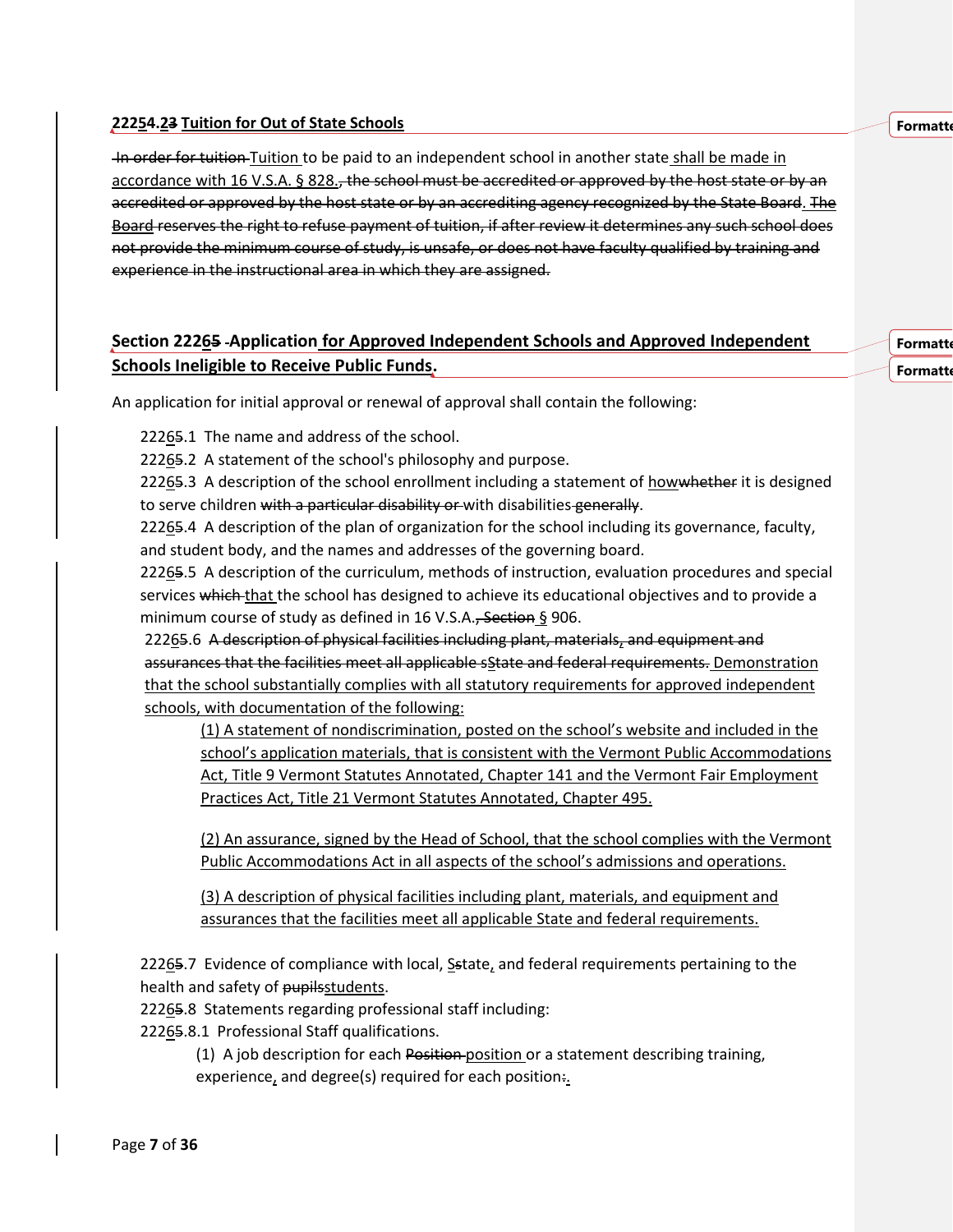(2) A resume, vita, or description of appropriate qualifications for each current staff member.

(3) Current assignment of each professional staff member.

22265.8.2 Professional Staff Development.

(1) A general statement of the institution's expectations for professional growth of staff.

(2) A statement describing the school's inservice training and financial and other support given to staff for professional development; and.

(3) A description of professional development in the prior two years.

22265-8.3 Professional Environment.

(1) A list of staff and length of service.

(2) A description of staff meetings.

(3) A description of other staff duties that are not related to teaching or administration duties.

22265.9 Evidence of financial capacity, which may be shown by one of the following:

- (1) An audit letter by a certified accounting firm from the present or prior year describing financial capacity;
- (2) A notarized letter summarizing the financial status within the present or prior fiscal year signed by the board of directors or governing body;
- (3) An audit from the present or prior fiscal year performed by a certified accounting firm; or
- (4) A statement of financial capacity of a private, state, or regional agency recognized by the state State Bboard for accrediting purposes concerning the school's financial capacity.

22265.10 The school calendar.

22265.11 Copies of publications for distribution to applicants for admission including the statement required by 16 V.S.A.,  $\frac{6}{5}$ .  $\frac{6}{5}$  166(b)(3).

### **Section 22276 Approval of Application.**

The Board shall approve an independent school that offers elementary or secondary education if it finds, after opportunity for hearing, that the school provides a minimum course of study pursuant to 16 V.S.A. § 906 and that it substantially complies with the Board's rules for approved independent schools.

In order to be approved, an independent school that operates a boarding program, enrolls students as boarding students, or operates a residential treatment program shall be accredited by a state or regional agency recognized by the State Board for accrediting purposes or shall be licensed as a residential child care facility by the Department for Children and Families. This requirement does not apply to an independent school that enrolls only day students.

The Board shall make the following findings prior to approval:

### The board may approve an independent school if it finds that:

22276.1 The description of the school in the approval application is accurate.

22276.2 The course of study offered is adequate to meet the educational purposes of the school and to provide a minimum course of study that is age and ability appropriate.

22276.3 The school has available support services necessary to meet the he-requirements of a minimum course of study and its educational purposes, including but not limited to library services,

### **Formatte Formatt**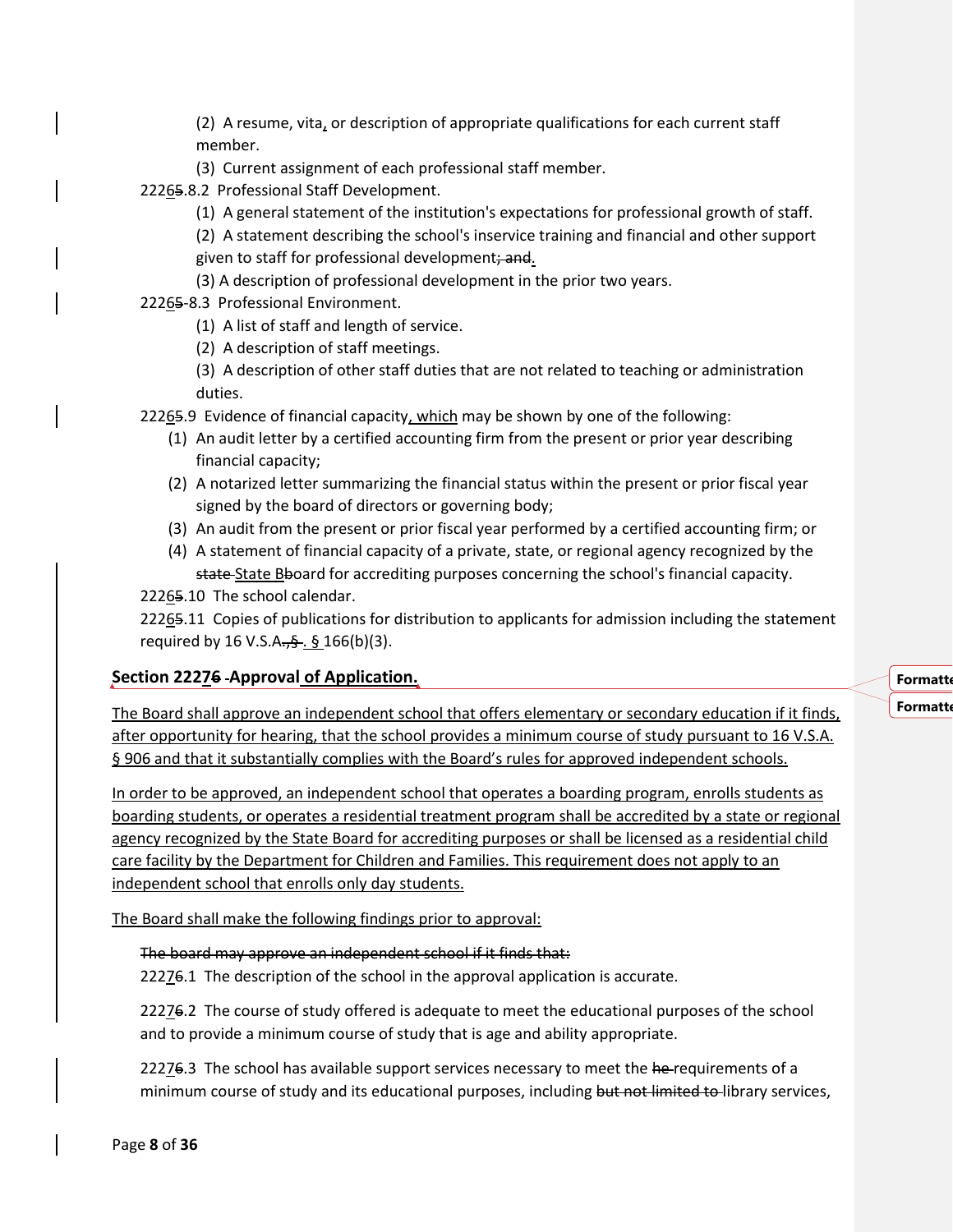administrative services, guidance and counseling services, and a system of records by which pupil student progress may be assessed.

22276.4 The school has classroom, laboratory, library, and other facilities necessary to operate its program,.

22276.5 The school employs professional staff who are qualified by training and experience in the areas in which they are assigned as measured by the following:

22276.5.1 For teachers, a minimum of a bachelor's degree in their field of instruction or substantially equivalent time in training and experience in their field of instruction.

22276.5.2 For all professional staff, relevant experience and/or training in other programs not related to teaching or administrative duties to which they are assigned.

22276.6 The school has an adequate program of continuing professional staff development as demonstrated in the application.

22276.7 The school employs a sufficient number of professional staff for the population served.

22276.8 The school satisfies lawful legal requirements relative to its facilities, fire drills, and the immunization of its pupils students against disease. The school substantially complies with all statutory requirements for approved independent schools and the Board's rules for approved independent schools including nondiscrimination in admissions and operations and requirements relative to its facilities, fire drills, and the immunization of its students against disease.

22276.9 The school maintains a register of the daily attendance of each of its enrollmentenrolled students.

22276.10 The school maintains an operating schedule that includes a total number of instructional hours each year which that is not less than that required of a public school serving the same grades.

22276.11 The school has the financial capacity to carry out its educational purposes stated objectives for the period of approval. For purposes of these rules, "financial capacity" means that anticipated revenue and funds on hand are sufficient to meet a school's stated objectives.

2227.12 The school complies with the requirements of 16 V.S.A. § 255 relating to criminal record checks and checks of the Child Protection Registry and the Vulnerable Adult Abuse, Neglect, and Exploitation Registry.

2227.13 The school complies with legal requirements concerning nondiscriminatory school branding.

2227.14 The school has adopted a policy on record maintenance and retention that, at minimum, provides for the timely and confidential disposition of student records in the event of the school's closure.

**Section 22287 Length of Approval.**

The board State Board may grant initial approval for not more than two years, and renewal of approval for not more than five years.

**Formatt**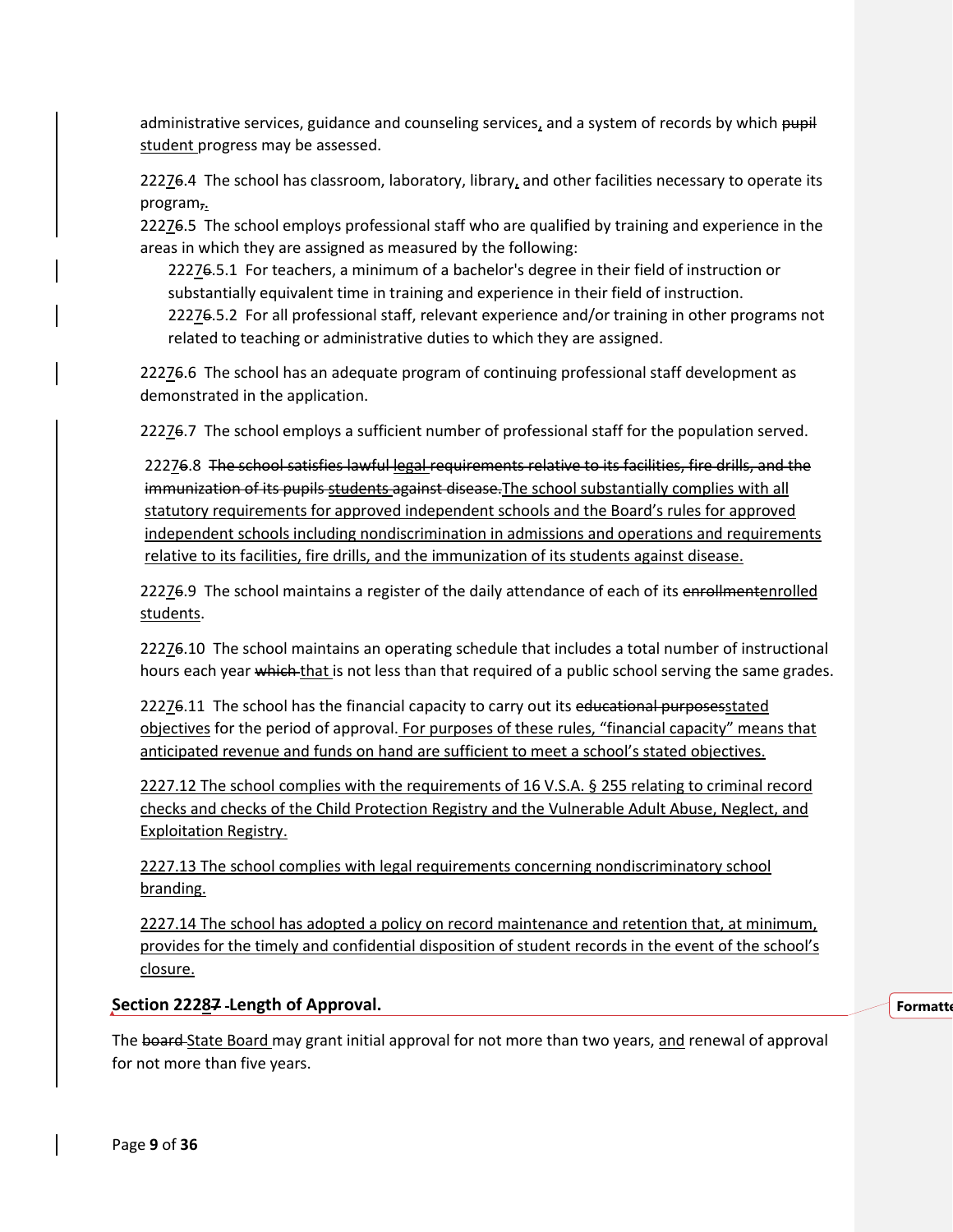# **Section 22298 Special Education Approval of Independent Schools.Approval to Receive Public Tuition, Special Education Approval.**

**Formatt Formatte** 

**Formatte** 

#### **22298.1**

### **2229.1(1) Enrollment: Requirements for Approved Independent Schools, Students, and LEAs.**

In order for an in-state independent school to receive approval for purposes of Rules 2224.2 and 2228.2 and 16 V.S.A. 2958(e), it shall obtain general independent school approval pursuant to Rule 2200, and also receive approval for special education purposes from the State Board of Education after a determination that its staff, programs and facilities meet state and federal special education standards.

a) Each approved independent school shall publish, maintain and follow a written enrollment policy which, at minimum, shall provide the following:

1) That the student or the parent of a student seeking to attend the approved independent school shall voluntarily submit an application;

2) Any special considerations or requirements for a student's acceptance for enrollment, none of which shall disadvantage a student based on the student's membership in a protected class, the student's actual or suspected disability, or the student's socioeconomic status;

3) The school's process for making enrollment decisions when the number of applicants exceeds capacity;

4) That a student shall be accepted for enrollment in a non-discriminatory manner and consistent with the school's written enrollment policy. No student shall be denied acceptance for enrollment if the reason for denial is that the student is disabled as defined in section 504 of the Rehabilitation Act of 1973 as amended or that the student is eligible for special education or undergoing the comprehensive evaluation process for special education. No student shall be denied acceptance for enrollment on the basis of race, creed, color, national origin, marital status, sex, sexual orientation, or gender identity or any other classification protected by federal or State law.

b) Upon the student's acceptance for enrollment, the student's IEP team shall meet to determine how the student's services shall be provided. The approved independent school and the LEA shall follow the procedures in 2229.4, after which the student shall be enrolled in the approved independent school or, upon the decision of the hearing officer in Rule 2229.4(f), below, the IEP team shall consider an alternative enrollment for the student.

c) When a publicly funded student seeks to attend an approved independent school after the start of the school year, upon the student's acceptance for enrollment, the student shall be provisionally enrolled consistent with the procedures in Rule 2229.4, during which time the LEA of residence shall agree to pay tuition on the student's behalf until the procedures in 2229.4 have been completed and the student is enrolled, or until the hearing officer issues a decision pursuant to subsection Rule 2229.4(f), below.

d) This Rule, 2229.1, shall not apply to a therapeutic independent school.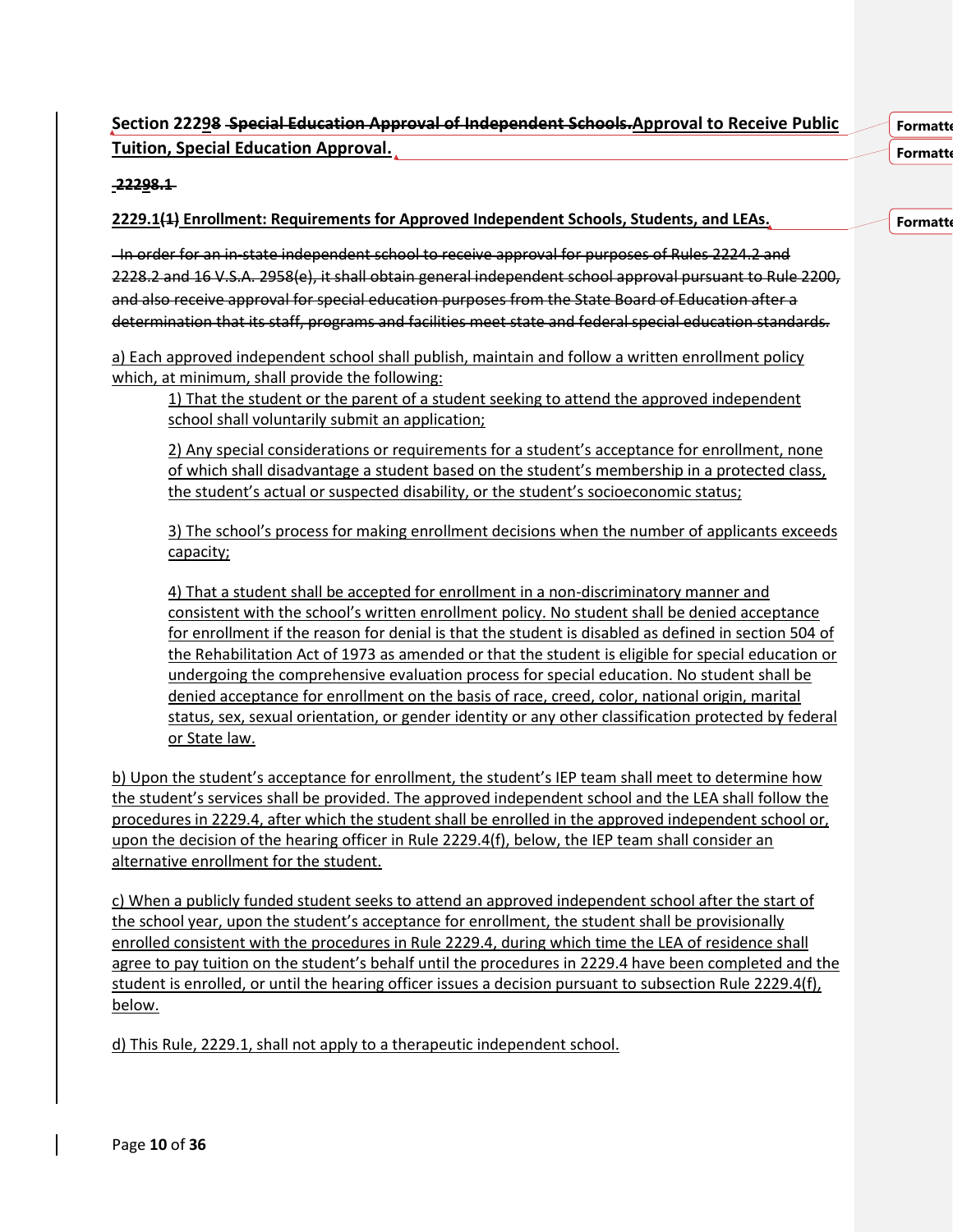### **2229.2 Staffing.**

 $(2)$  An approved independent school is not required to demonstrate that it has the resources to serve every category of special education as defined under Board rules in order to be approved or retain its approval to receive public funding for general tuition. Therapeutic independent schools shall have the capacity to serve the needs of students they are designed to serve.

(3) The Secretary shall establish minimum standards of services for students receiving special education services in independent schools in Vermont.

### **2229.3 Assurances.**

The approved independent school shall demonstrate that it has the ability to serve all students with disabilities by:

- (a) Demonstrating an understanding of special education requirements, including:
	- (1) Provision of a free and appropriate public education in accordance with federal and State law.
	- (2) Provision of education in the least restrictive environment in accordance with federal and State law.
	- (3) Characteristics and educational needs associated with any of the categories of disability orf suspected disability under federal and State law.
	- (4) Procedural safeguards and parental rights, including discipline procedures, specified in federal and State law.
- (b) Committing to implementing the IEP of an enrolled student with special education needs, providing the required services, and appropriately documenting the services and the student's progress.
- (c) Employing or contracting with staff who have the required licensure to provide special education services.
- (d) Agreeing to communicate with the responsible LEA concerning:
	- (1) Development of, and any changes to, the IEP.
	- (2) Services provided under the IEP and recommendations for a change in the services provided.
	- (3) The student's progress.
	- (4) Maintenance of the student's enrollment in the independent school.
	- (5) Identification of students with suspected disabilities.
- (e) Committing to participate in dispute resolution as provided under federal and State law.

## **2229.4 Procedure for Ensuring the Provision of Special Education Services to Publicly Funded Students in Approved Independent Schools.**

a) Upon the acceptance for enrollment of a student with an individualized education program in an approved independent school, the LEA of the student's residence shall convene an IEP or 504 team meeting within 30 days. When practical, the meeting shall be held prior to the start of the academic year in which the student is enrolled. The approved independent school shall designate personnel to participate in the IEP or 504 meeting. At the meeting, the team, which includes the parent, and the

**Formatte** 

**Formatt Formatte** 

**Formatte Formatte** 

**Formatt**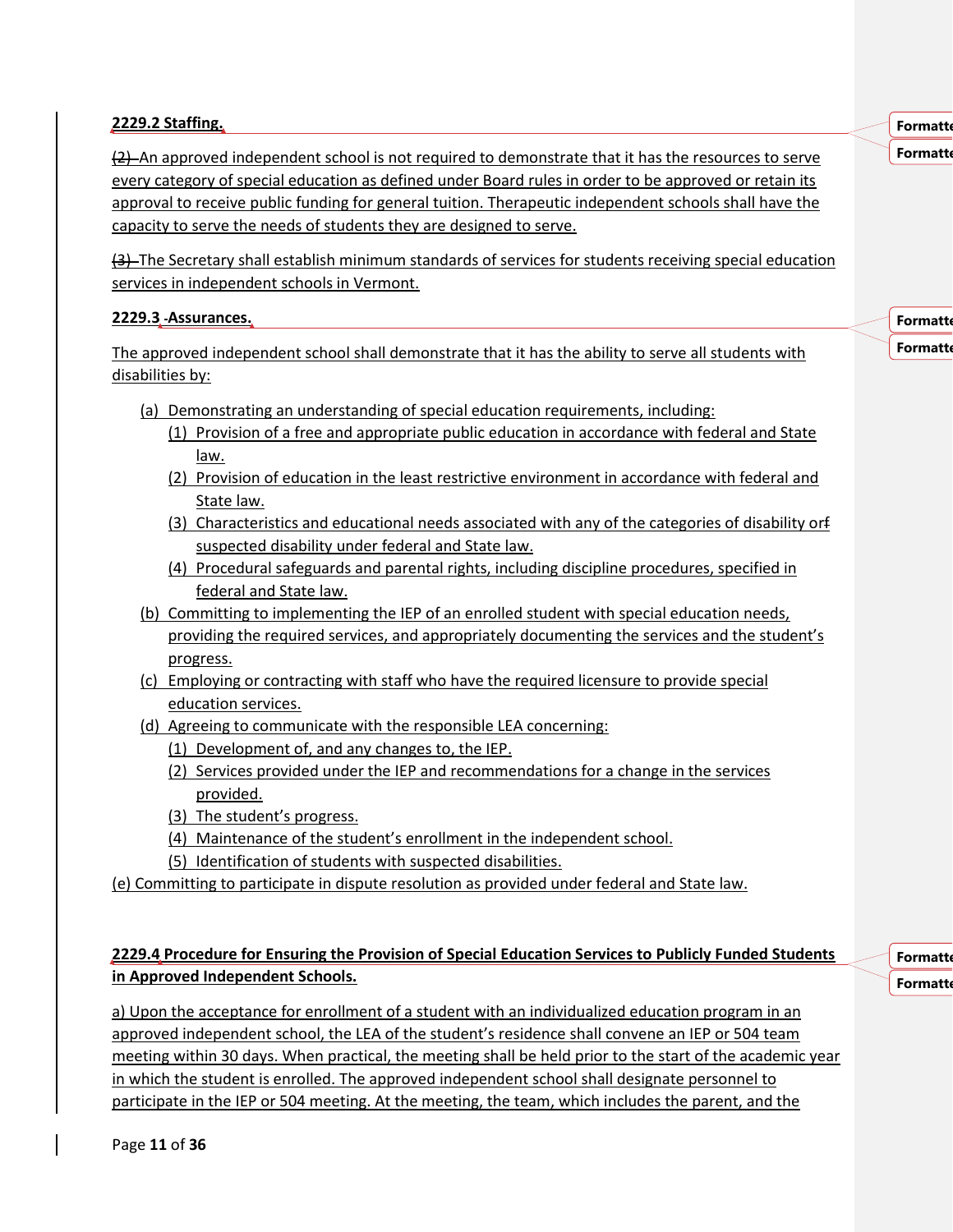student where appropriate, shall determine how to ensure the provision of a free and appropriate public education in accordance with the student's IEP.

b) The LEA and the approved independent school together with the student's IEP team shall work collaboratively to ensure the student's services are provided in accordance with State and federal law. Services shall be provided in a timely manner, beginning with the first day of the school year when possible. It is the intent of the State Board that the LEA and the approved independent school will identify solutions that minimize the loss of instructional hours to the student. The Agency shall provide technical assistance to the LEA and the approved independent school upon request.

c) For placement purposes under the IDEA, the IEP team shall ensure the IEP process reflects the student's choice of enrollment in the approved independent school, notwithstanding SBE Rule 2354.3(a)(2). In this context, "placement" refers not to the specific site of the educational placement, but to the provision of special education and related services.

d) The student's special education and related services shall be provided in the least restrictive environment.

e. To ensure the provision of services in the student's IEP, the approved independent school and the LEA may use any or all of the methods listed below to ensure the provision of those services, including:

1. The approved independent school recruiting and hiring special education or other professional or paraprofessional staff;

2. The approved independent school contracting directly with service providers to provide the services at the independent school if the services are not otherwise available at the independent school.

3. The approved independent school contracting with the LEA to provide the services.

4. The LEA providing the services at a public school operated by the LEA or another public school.

f. If there is a dispute between the LEA and the approved independent school over whether the student's special education services can be provided in accordance with the student's IEP at the independent school or otherwise, the LEA shall initiate a hearing before an independent hearing officer, the costs of which shall be borne equally between the LEA and the independent school, within 30 days of the impasse.

g. If the hearing officer determines the approved independent school is unable to provide the required IEP services due to an inability to retain qualified staff, the LEA shall immediately convene an IEP meeting to consider alternatives.

1. The approved independent school shall not be subject to any disciplinary action or revocation of its approval by the Board under Rule 2223.8 due to its failure to enroll or continue to enroll the student.

h. This Rule, 2229.4, shall not apply to a therapeutic independent school.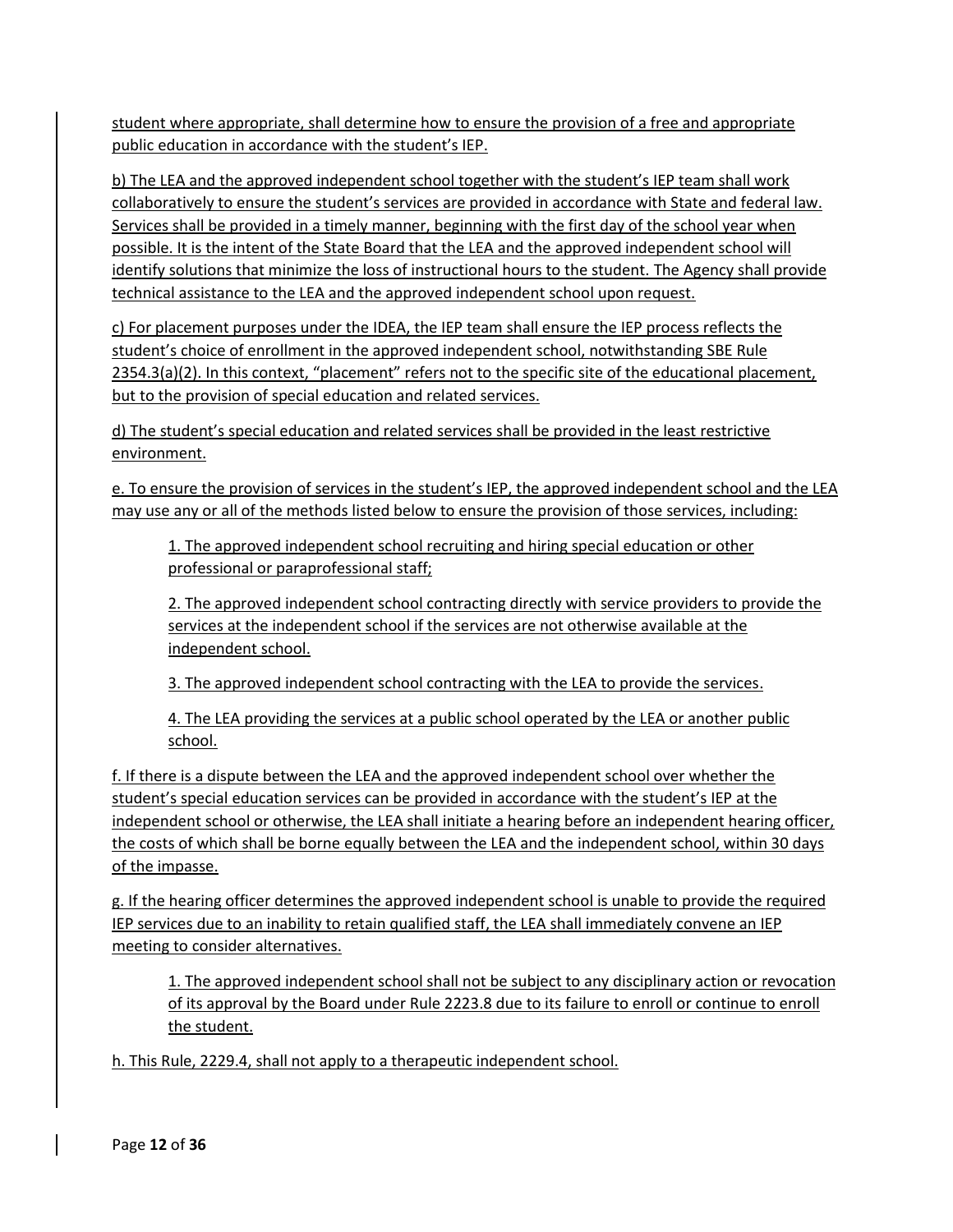(2) Limitation of Special Education Approval.

Each special education approval may be limited to one or more categories of disability, as defined in Rule 2362.1, according to the services the school provides.

### **2229.5 (3) Out-of-State Programs.**

- (a) Unless otherwise determined by the Vermont State-Board-of Education, in order for an out-ofstate independent school to be approved to receive public funds for special education purposes by the Vermont State-Board of Education, itthe school shall be approved by the host state for the purpose of providing special education and related services to children with disabilities within that state. Any limitation by the host state on an independent school's special education approval, such as by category of disability served, or other comparable standard, shall also apply to the school's special education approval in Vermont.
- $(a)(b)$  Rates paid for tuition, room, and board for students receiving special education in outof-state schools shall not exceed the allowable costs approved by the authorized body in the state where the school is located, except in exceptional circumstances approved by the Secretary.

### **2229.6 Approval Procedures to Receive Public Funds.**

- (a) Application for public funds approval shall be made at the time of application under SBE Rule 2223 et seq. An independent school that has already obtained independent school approval from the Board may at any time submit an application for public tuition approval to the Secretary.
- (b) Application for special education funding approval shall be submitted in writing to the Secretary in accordance with the format prescribed by the Secretary.
- (c) The procedures for public tuition approval shall be the same as those for approval in accordance with SBE Rule 2223 et seq. Rules 2222.1 through 2222.7. To the extent possible, these procedures shall occur simultaneously.

### **2229.7 Notification.**

After receiving approval for public tuition, an approved independent school shall notify the Secretary within a reasonable time of any significant changes to its special education program, professional staff, governance, financial capacity, or facilities. The Secretary may, upon such notification, gather additional information from the school, including by means of a site visit. As a result, the Secretary may return to the Board for a change in the school's approval for public tuition purposes. If the Secretary petitions the Board under Rule 2223.8 for a change to a school's approval statusan independent school's approval for public tuition purposes, the Council of Independent Schools and the subject independent school shall be notified and have an opportunity to be heard by the -Board. If the school disagrees with the proposed change to its approval for public tuition purposesstatus, the Board shall hear the matter in accordance with the requirements of SBE Rule 1230, et seq.

#### **Formatte**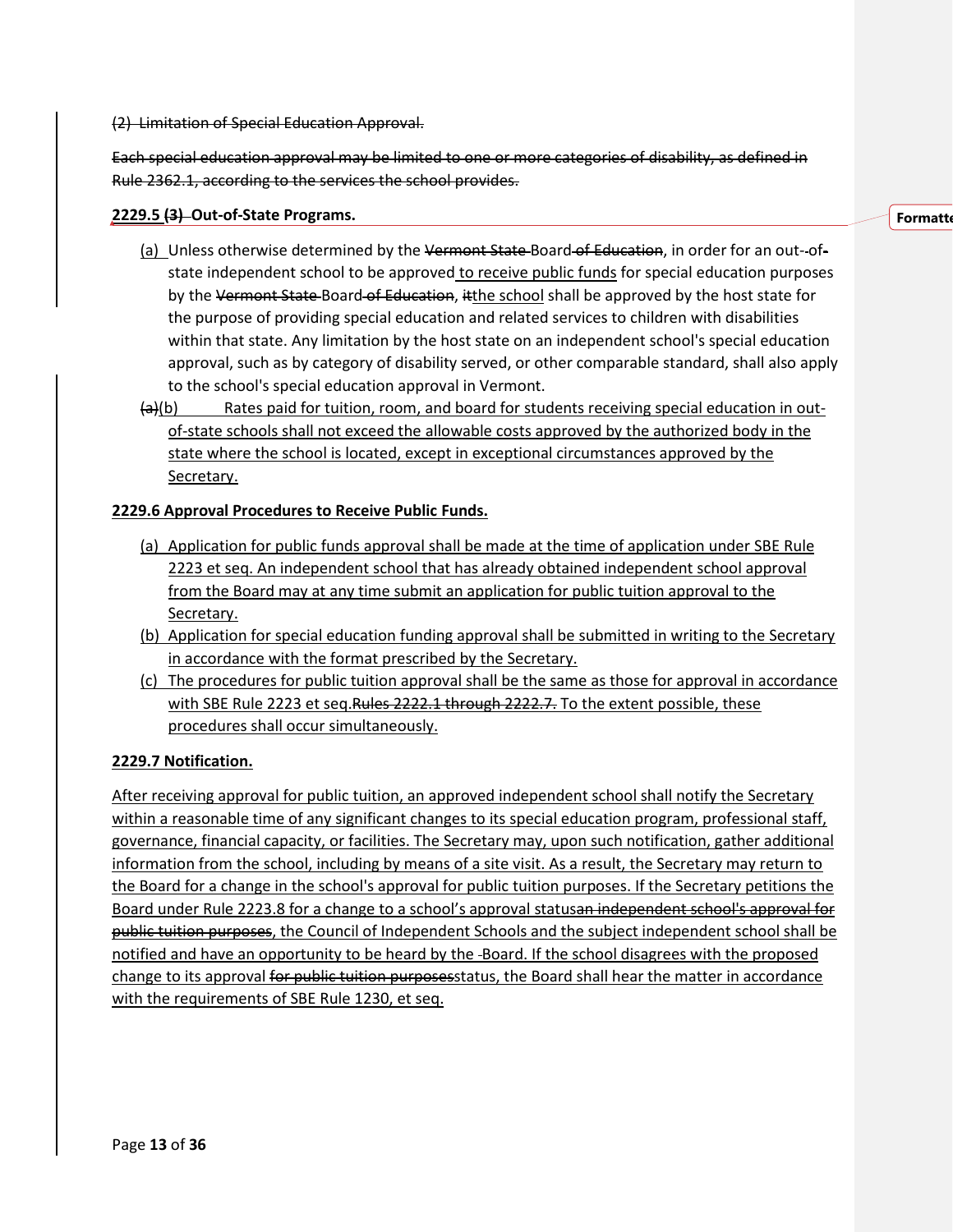### **2229.8 Minimum Level of Service.**

Approved independent schools shall be deemed to offer a minimum standard of service to a child, as required by 16 V.S.A. § 2973, if those services are offered according to a written agreement with the sending responsible agency, as required by SBE Rule 2231.

### **22298.2**

### **(1) Section 2230 Placement Prohibition.**

No responsible agency, as defined by SBE Rule 2360.3,or LEA shall make a special education placement in an independent school that has not been approved to receive public tuitionfor special education purposes nor shall such a placement be made in an independent school that serves special education children who are in a category of disability different from that under which the child was determined to be eligible for special education pursuant to the conditions in Rule 2229, unless the placement is pursuant to:

- (a)  $(a)$  Subsection Rule 2230.1(2) of this rule;
- (b)  $(b)$   $(b)$  A court order;, or
- (c)  $(e)$  A hearing officer's order.

### **(2) 2230.1 Exceptional Circumstances - Approval Process.**

Upon application by a responsible LEA, the CommissionerSecretary may permit, in exceptional circumstances, a special education placement in an independent school that is approved pursuant to SBE Rule 2223, et seq.  $\theta$ , but that has not been approved to receive public tuition under Rule 2229received approval for special education purposes pursuant to Rule 2228.1. Notwithstanding Rule 2366.2.2(7), iln instances in which the CommissionerSecretary grants such approval, tuition and associated otherwise allowable costs shall be reimbursable under subchapter 2 of Chapter 101 of Title 16 of the Vermont Statutes Annotated. Any person aggrieved by the Commissioner's Secretary's decision may file an appeal with the State Board of Education pursuant to 16 V.S.A. § 828.

- (a) Exceptional circumstances exist when:
	- (1) After reasonable efforts, the LEA cannot locate an appropriate public or independent school approved for special education purposes pursuant to SBE Rule 22298.4 to serve children with the category of disability under which the child was determined to be eligible for special education; and
	- (2) The proposed placement is deemed appropriate by the child's IEP team.
- (b) The CommissionerSecretary may specify conditions under which the placement is to be carried out.

**22298.3** In order to obtain special education approval, an independent school shall meet standards that apply to state and local education agencies. This shall be evidenced by the maintenance and implementation of written policies or procedures, as appropriate, in at least the following areas:

(1) Admissions;

(2) Least restrictive environment;

Page **14** of **36**

**Formatt** 

**Formatt Formatt** 

**Formatt** 

**Formatt Formatt Formatte** 

**Formatte**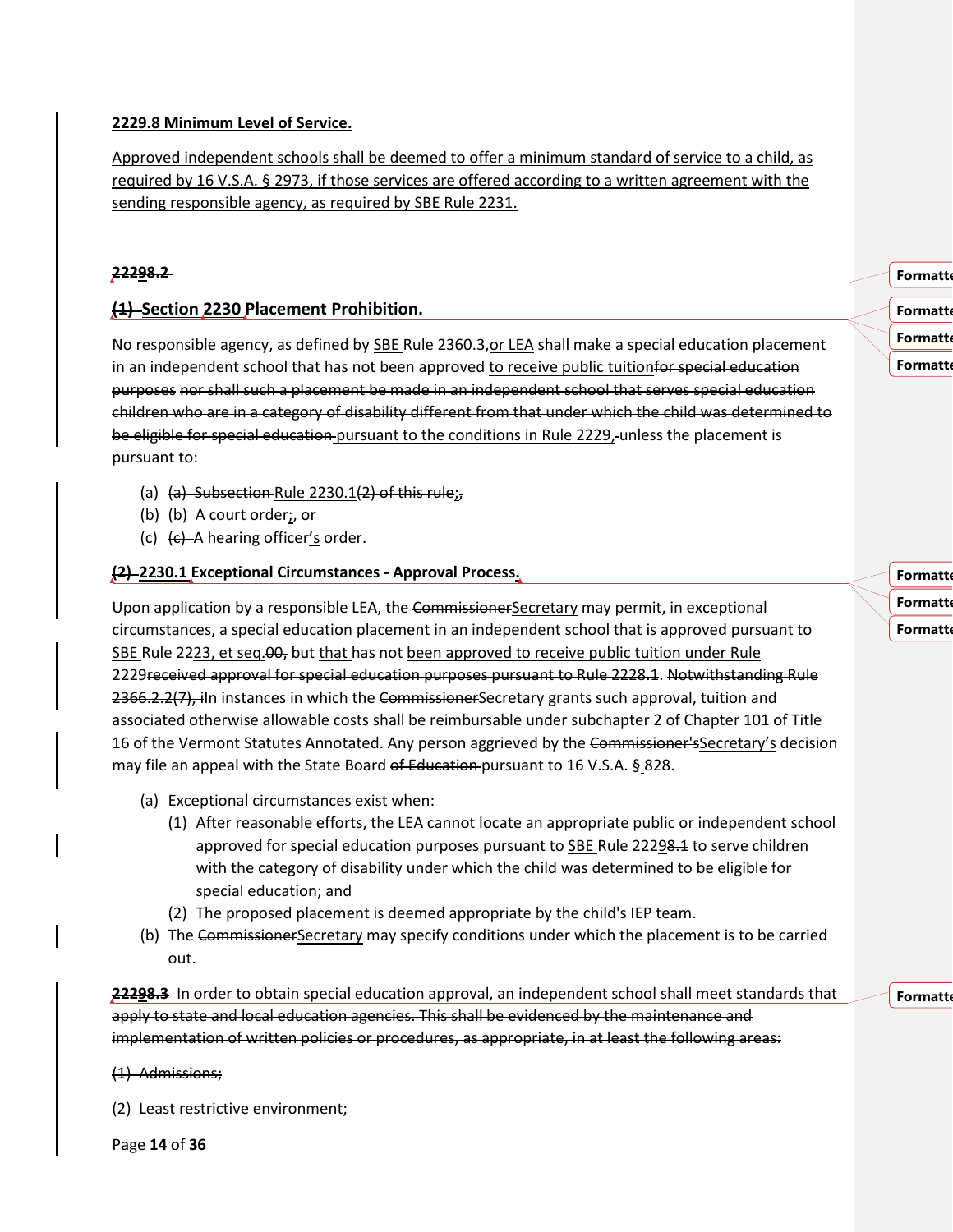(3) Discipline;

(4) Graduation;

(5) Faculty qualifications; and

(6) Faculty-child ratios, including ratios that meet the Vermont School Quality Standards for the direct provision of special education and related services or consultation regarding the provision of special education and related services to publicly-placed children on IEPs;

**22298.3**.1 In order to obtain special education approval an independent school shall coordinate with sending responsible agencies, parents, public agencies, and other service providers serving a child by:

(1) Maintaining educational records and disclosing them to the sending responsible agency and the child's parents;

(2) Participating in evaluation procedures and in the development of IEPs, including plans for reintegration and transition services;

(3) Implementing IEPs; and

(4) Providing prior notice to the sending LEA regarding the need for a change in a child's program or placement, including long-term suspension or expulsion.

These practices shall be evidenced by the maintenance and implementation of written policies or procedures, as appropriate.

22298.3.2 An independent school shall satisfy the state licensure requirements for personnel who are responsible for the provision or supervision of special education and related services.

#### **22298.4 Section 2231 Written Agreements Required.**

#### **22298.4.1 2231.1 Agreement as to Costs.**

- (a) In order to obtain special education approval to receive public tuition, an independent school shall assure the State Board of Education that, prior to enrolling a publicly-placed child who is served pursuant to an IEPpursuant to Rule 2229.1, it the school will enter into a written agreement with the LEA committing to the requirements set forth in SBE Rule 2229.3 and ensuring that qualified school personnel will attend planning and all IEP meetings for the student. sending responsible agency that The agreement shall outlines tuition, room, board, and other costs associated with the child's attendance. For children on an IEP who are placed by a state agency or a designated community mental health agency, or any other agency defined by the CommissionerSecretary, in accordance with 16 V.S.A. § 2948, the agreemeeement shall be with the Commissioner of Education Secretary. In the instance of an emergency placement, such provisions may shall be agreed upon within thirty 30 days of the child's enrollment.
- (b) The Secretary shall consult with independent schools in Vermont the State and determine maximum rates for tuition, and room and board for residential placements. These rates shall be published each year by November 30. - Any amount charged by an approved independent school for tuition cannotshall not exceed the school's actual or anticipated costs of providing special education services to the student and mayshall not exceed the maximum rates set by the

**Formatt Formatt Formatt Formatt** 

**Formatt** 

- **Formatte**
- **Formatte**
- **Formatt**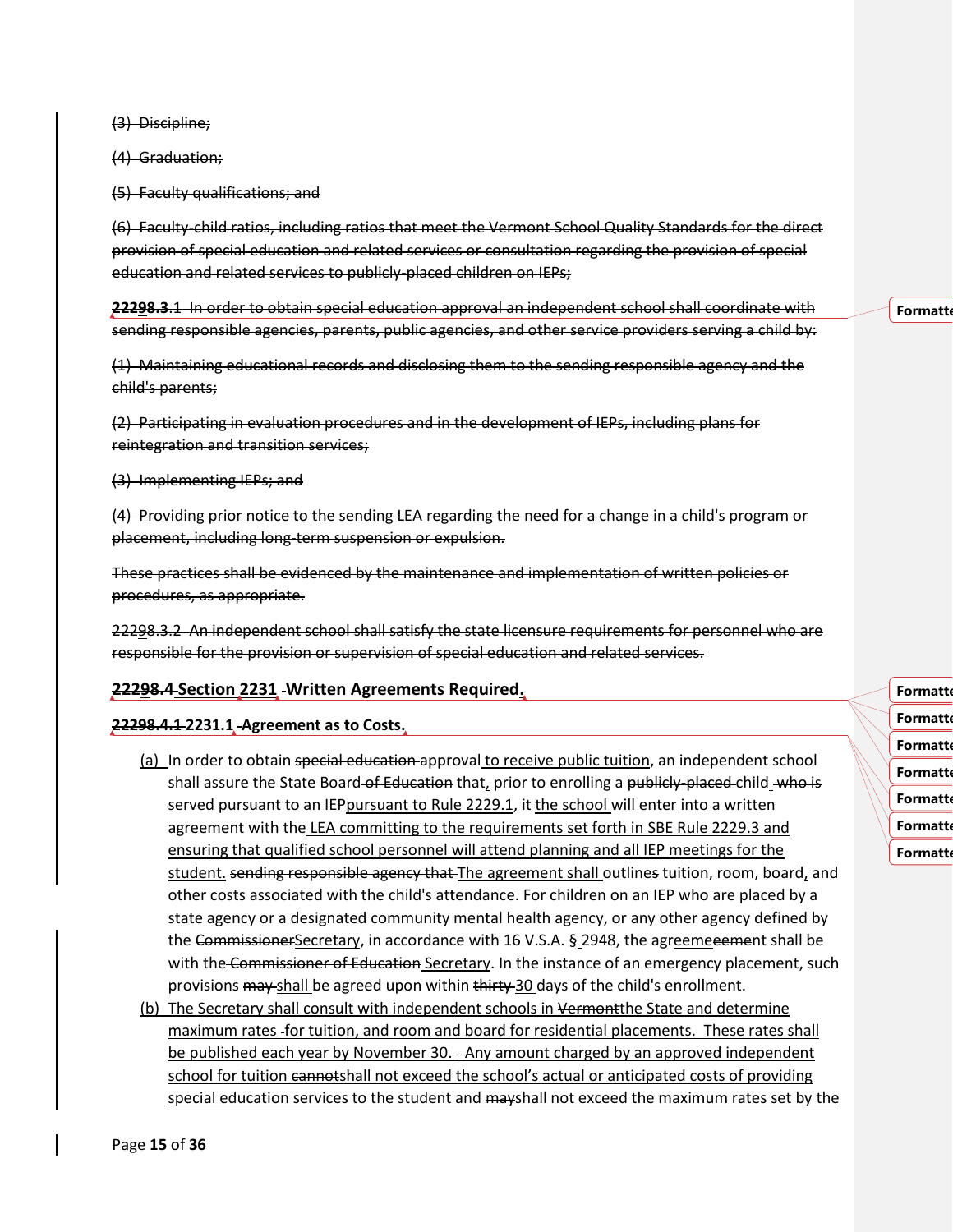Secretary, provided that the Secretary may permit charges in excess of the maximum rates if the Secretary deems it warranted.

- (c) An approved independent school that enrolls a student with an IEP pursuant to Rule 2229.1, may bill the responsible LEA for the excess special education costs beyond those covered by general tuition. Reimbursement of the excess costs shall be based on the direct-cost rates approved by the Secretary for services actually provided to the student consistent with the Agency of Education Technical Manual for special education cost accounting.
- (d) An approved independent school that enrolls a student under SBE Rule 2229.1 shall provide documentation to the Secretary in order to ensure that the amounts charged are reasonable in relation to special education services provided by the school.

#### **2228.4.2 2231.2 Agreement as to Non-Instructional Services.**

In order to obtain special education approval to receive public tuition, an independent school shall assure the State-Board of Education-that, within thirty days of enrolling a publicly-placed-child who is served pursuant to with an IEP, it the school will enter into a written agreement with the sending LEA or other responsible agency as to the division of responsibility for performance of non-instructional services, including compliance with special education procedural requirements. For children placed by a state agency or a designated community mental health agency, or another agency defined by the CommissionerSecretary, this agreement shall be with the LEAlocal educational agency that has educational planning responsibility for the child.

#### **2228.5 Special Education Approval Procedures**

(1) Application for special education approval shall be made at the time of application under Rule 2200. An independent school that has already obtained independent school approval from the State Board of Education may at any time submit an application for special education approval to the Commissioner.

(2) Application for special education approval shall be submitted in writing to the Commissioner in accordance with the format prescribed by the Commissioner.

(3) The procedures for special education approval shall be the same as those for approval in accordance with Rules 2222.1 through 2222.7. To the extent possible, these procedures shall occur simultaneously.

**2228.6** After receiving approval for special education purposes, an independent school shall notify the Commissioner of any significant changes to its special education program, professional staff, governance, financial capacity or facilities. The Commissioner may, upon such notification, gather additional information from the school, including by means of a site visit. As a result, the Commissioner may return to the State Board for a change in the school's approval for special education purposes. If the Commissioner petitions the State Board for a change to an independent school's approval for special education purposes, the Council of Independent Schools and the subject independent school shall be notified and have an opportunity to be heard by the State Board. If the school disagrees with the proposed change to its approval for special education purposes, the Board shall hear the matter in accordance with the requirements of Rule 1230, et seq.

**Formatte Formatt Formatte** 

**Formatt** 

**Formatte**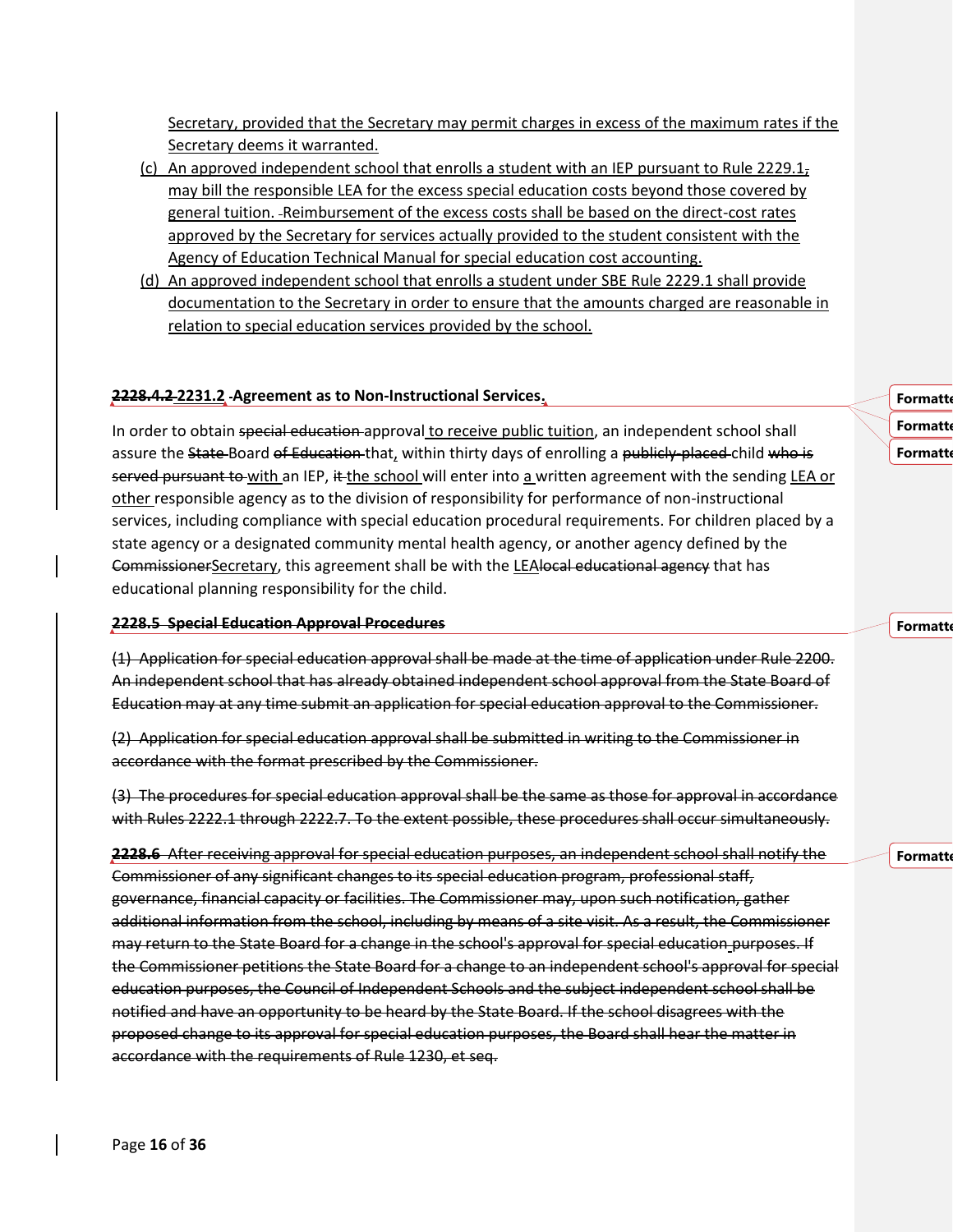**2228.7** Independent schools that are approved for special education purposes shall be deemed to offer a minimum standard of service to a child, as required by 16 V.S.A. §2973, if those services are offered according to a written agreement with the sending responsible agency, as required by Rule 2228.4.

#### **2228.8 Rate Approval for Independent Schools Approved for Special Education Purposes**

(1) Each independent school approved for special education purposes to receive public tuition by the State Board of Education shall annually report its rates for special education tuition, related services and room and board to the CommissionerSecretary on a form prescribed for that purpose.

(2) The rates that an independent school approved for public tuition facility approved for special education purposes charges for tuition, special education and related services and room and board shall be no more than the actual or anticipated costs of providing the special education and related services and shall not exceed the maximum rates set by the Secretary. that are reasonably related to the level of services provided to its publicly-placed special education children. Reasonable relationship shall be determined by utilizing generally accepted accounting principles, such as those set forth in the Handbook (II) for Financial Accounting of Vermont School Systems.

(3) The CommissionerSecretary shall review each special education approved independent school's annual rate report. If the Commissioner Secretary concludes that an special education approved independent school's rates are not reasonably related to the actual or anticipated costs of providing the services or exceed the maximum rates set by the Secretary, the Secretary shall not approve the rates unless he or she deems the higher rates to be warranted. level of services provided to publicly-placed special education children, the Commissioner shall make a determination as to the maximum rate that public schools and the State Department of Education would pay to the independent school for those In making that determination, the Secretary shallservices and offer the school an opportunity for explanation regarding why the maximum rate set by the Secretarythe Department would pay is not adequate. If the explanation is not satisfactory to the CommissionerSecretary, he or she shall notify the Council for Independent Schools and shall refer the matter to the State Board of Education.

(a) Upon such referral by the Commissioner Secretary, the Board shall conduct a formal proceeding in accordance with the requirements of Rule 1230, et seq.

(b) The State Board's determination shall be final.

(4) Time lines for rate approvals from the Department

(a) To have a new rate approved for the ensuing school year, an independent school shall submit a request for rate approval with supporting documentation to the Department prior to November 15. The Commissioner shall notify the independent school of the results of the review on or before January 15.

(b) If a request for a new rate approval is not submitted by November 15, the most recent approved rate will be in effect until the following November 15, when the next rate request is due.

### **Section 2232 Rate Approval for Therapeutic Approved Independent Schools.**

(a) The Secretary shall set, after consultation with independent schools, the maximum tuition rate to be paid by the Agency and supervisory unions or school districts to therapeutic independent **Formatt** 

**Formatt**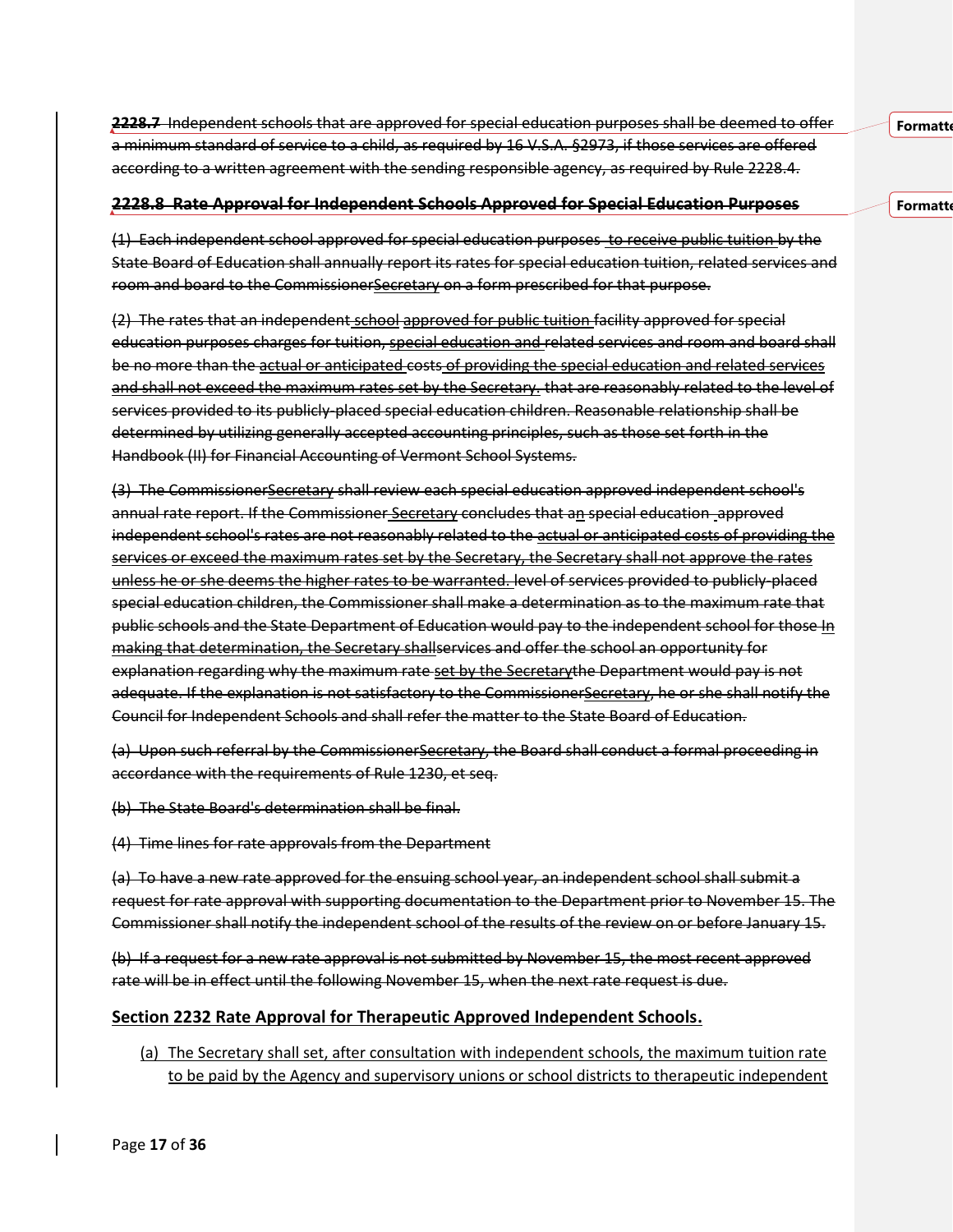schools. The rate for each therapeutic independent school shall be no more than the costs that are reasonably related to the level of services provided by the school.

- (b) If a therapeutic independent school does not submit an application for rate approval by November 15, the most recent approved rate will be in effect for the following school year. The Secretary may review an approved rate at any time. An approved rate may be reviewed at any time on request of the school based on extraordinary circumstances. Therapeutic schools will supply information as requested by the Secretary.
- (c) A therapeutic school's most recently approved rate shall be adjusted annually by the Secretary according to the National Income and Product Accounts (NIPA) Implicit Price Deflator for State and Local Government Consumption Expenditures and Gross Investment as reported by the U.S. Department of Commerce, Bureau of Economic Analysis. The Secretary shall announce the inflation rate to allow for sufficient time for submission of an application for approval of a new rate under subsection (d) in the event the therapeutic school determines such an application is needed. The annually -inflated rate shall become the most recently approved rate.
- (d) A therapeutic school requesting a new rate shall submit an application for approval of a new rate to the Secretary by November 15 for tuition, related services, room, and board based upon the actual or anticipated costs that are reasonably related to providing educational services. Schools that also receive rates from the Agency of Human Services shall submit an application for approval of a new rate to the Secretary by May 1. Reported costs shall be only those that are net of other available restricted revenue sources. To demonstrate that the rate requested by the therapeutic school meets this standard, the therapeutic school shall submit to the Secretary the following:
	- (1) Costs for each of the following categories, reported at the general ledger account description level, submitted in accordance with the Generally Accepted Accounting Principles published by the Financial Accounting Standards Board:
		- (A) Salaries for all employees and full-time equivalents as applicable
		- (B) Program-related Contractual Services
		- (C) Operations-related Contractual Services
		- (D) General Operating
		- (E) Program
		- (F) Travel/Transportation
		- (G) Building Direct
		- (H) Building Allocated
		- (I) Admin I Allocated
		- (J) Admin II Allocated
		- (K) Fringe Allocated
	- (2) The school's proposed operational capacity, which shall be supported by a narrative that describes how the proposal reflects relevant circumstances including three-year historic enrollment, student acuity or changes in student acuity, availability of faculty and staff, physical space, anticipated demand for placements or change in anticipated demand for placements, and other considerations.
- (e) A therapeutic school submitting an application for rate approval for the first time may submit the application at any time pursuant to this subsection.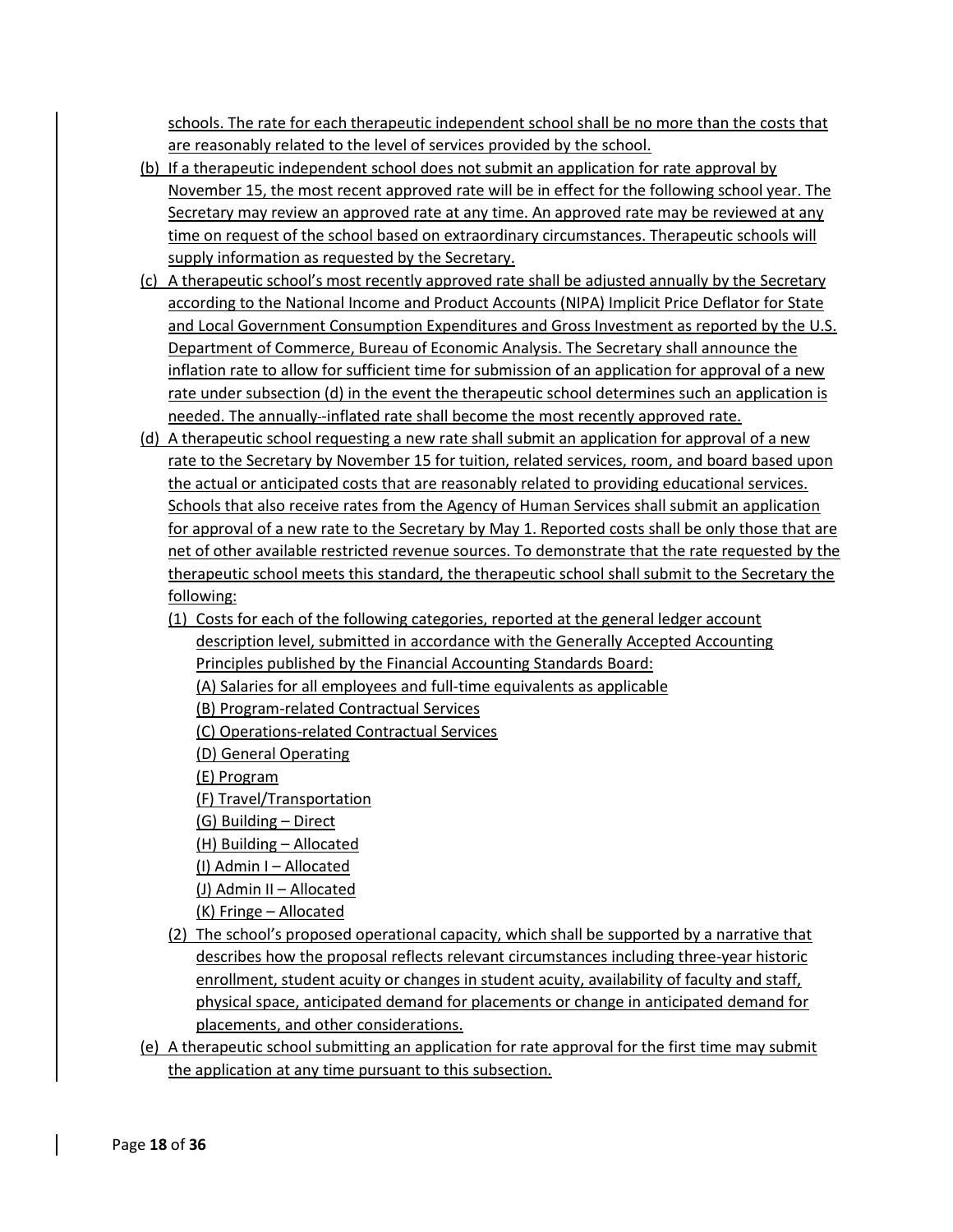- (f) If the Secretary determines an application for new rate approval submitted under subsection (d) is incomplete, then the therapeutic school shall have 10 working days to complete the application following notice that its application is incomplete.
- (g) The Secretary shall evaluate each element of the application for new rate approval submitted pursuant to subsection (d) and determine whether the school has demonstrated that the cost associated with each element is reasonably related to the level of services provided by the school. In determining whether a cost is reasonably related to the level of services, the Secretary will -consider the following: direct-cost rates approved by the Secretary pursuant to 16 V.S.A. § 2973(b), costs approved for other therapeutic schools, regional differences in costs, demonstrated difficulty filling certified or licensed positions, tenure of faculty and staff, student acuity, educational model, students' need for stability in educational placement, and other aspects of program and student need documented in the application. Prior to conducting cost comparisons with applicant data, the Secretary shall:
	- (1) Establish standards for developing and applying a database of comparable information to be utilized in rate determinations, and publish the standards on the Agency's website.;
	- (2) Annually update the database of comparable information.
	- (3) Implement a procedure to document and retain the process and basis for each determination, including the comparable data applied.
- (h) The Secretary shall determine the rate on a per-student basis by dividing the total costs determined in subsection (g) by the school's approved operational capacity, which shall be determined by the Secretary from the information provided in subsection (d)(2).
- (i) The Secretary shall notify a therapeutic school that has submitted an application for new rate approval pursuant to subsection (d) of the final rate approval by January 15.
- (j) After the Secretary approves a rate for a therapeutic school, the school shall not exceed that rate until such time as a new tuition rate is approved by the Secretary. In the case of a service required by a student's IEP that is not included within the school's approved rate, the LEA shall decide whether to contract for the service with the therapeutic school. The LEA shall provide notice of its decision to the Secretary within 5 days.
- (k) A therapeutic school that is not satisfied with the final rate may request reconsideration by the Secretary. Requests for reconsideration shall be made in writing to the Secretary within 30 days of the final rate approval. Upon receiving the Secretary's answer regarding reconsideration, if the therapeutic school is not satisfied, it may file an appeal with the State Board in accordance with the requirements of SBE Rule 1230, et seq. Alternatively, a therapeutic school may appeal to the State Board pursuant to SBE Rule 1230, et seq. without first seeking reconsideration by the Secretary. The State Board's determination of the appeal shall be final.

# **22332228.9 Standards and Regulations.**

The Vermont-State Board of Education shall afford the opportunity for approved independent schools to participate in the development and revision of State standards that apply to independent schools.

# **CORRECTIONS PROGRAMS**

# **Section 223429 Corrections Education Program.**

**Formatt Formatte** 

**Formatte Formatt**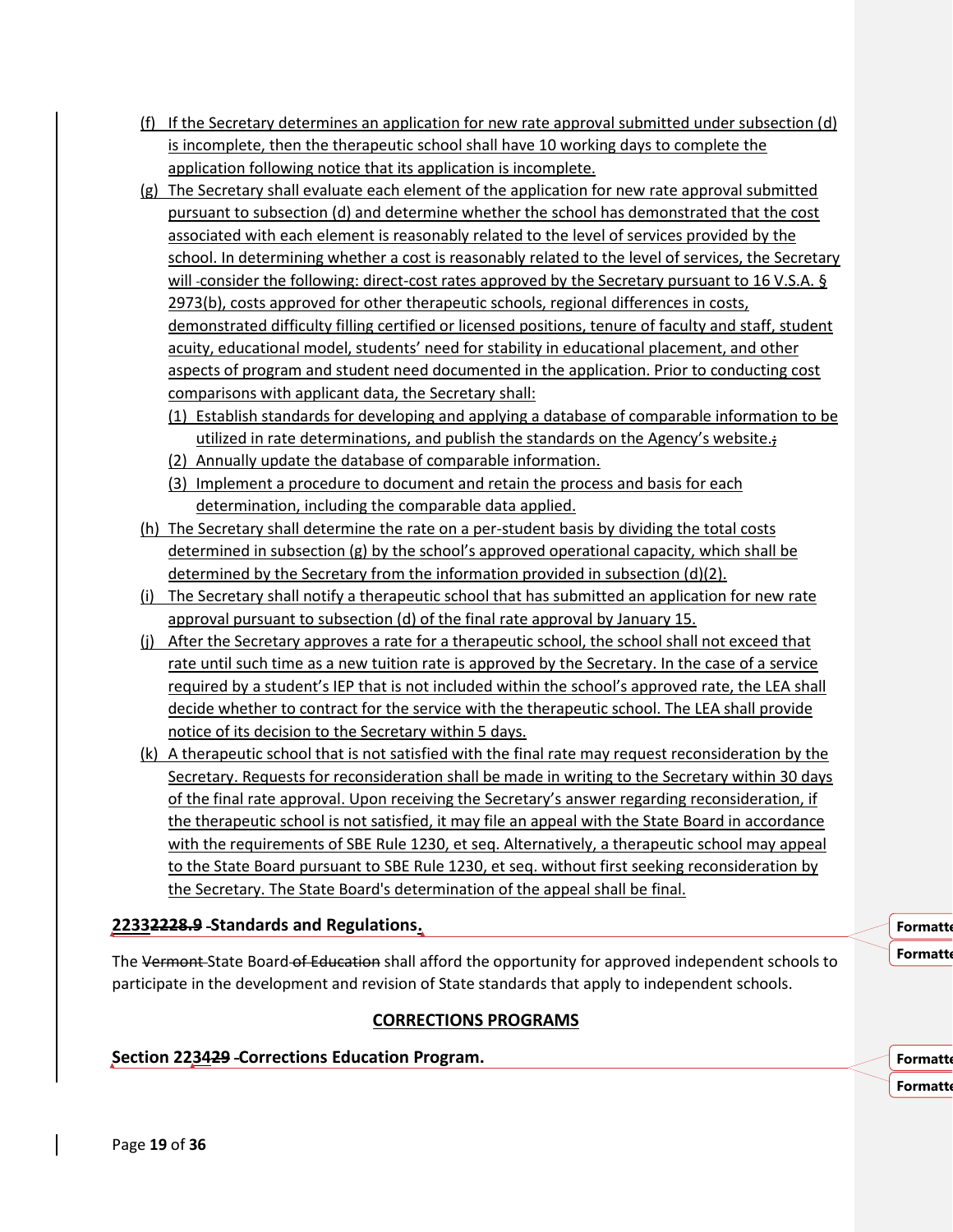To the extent applicable, the Commissioner The Secretary shall conduct his or hera review of the Corrections Education Program in accordance with the procedures and standards contained within SBE Rules 2220 through 2228.82229, as if it were an independent school.

### **TUTORIAL PROGRAMS**

### **Section 22350 Approval of Tutorial Programs.**

Statutory authority: 16 V.S.A. § 828.

### **22350.1 Definitions.**

"Tutorial program" means education provided to a pupil-student who is placed in a short-term program that is not administered by an LEA. The purpose of the program is to provide evaluation and/or treatment. This does not include home based tutorials, programs operated by a public school or collaborative, or a program of an independent school that has been approved under 16 V.S.A. § 166 . The average length of stay for children in a tutorial program shall be not more than six months. The Commissioner Secretary may waive the average length of stay time period for individual programs, based upon needs of the children served by the program.

### **22350.2 Procedures for Approval**

### **22350.2.1 Application**.

An application for approval or renewal of approval as a tutorial program shall include the following:

- (a) Name, address, telephone number of the tutorial program $<sub>5</sub>$ </sub>
- (b) Name of the Chief Executive Officer or contact person.
- (c) A statement of the tutorial program's purpose and objectives $_5$
- (d) A description of the tutorial program's enrollment, including a statement of whom it is designed to serve.,
- (e) A description of the plan of organization for the tutorial program.
- (f) A tutorial program calendar.

### **22350.2.2 Review.**

Upon receipt of an application for approval, the Commissioner Secretary shall appoint a committee of at least two persons to review the application and visit the tutorial program.

### **22350.2.3 Report to the Commissioner Secretary.**

The appointed committee shall present a written recommendation regarding possible approval to the Commissioner Secretary. A copy of the recommendation shall be sent to the tutorial program. The applicant shall be given at least 30 days to respond before a recommendation regarding approval or disapproval is made by the Commissioner Secretary to the State Board of Education.

### **22350.2.4 Board Action.**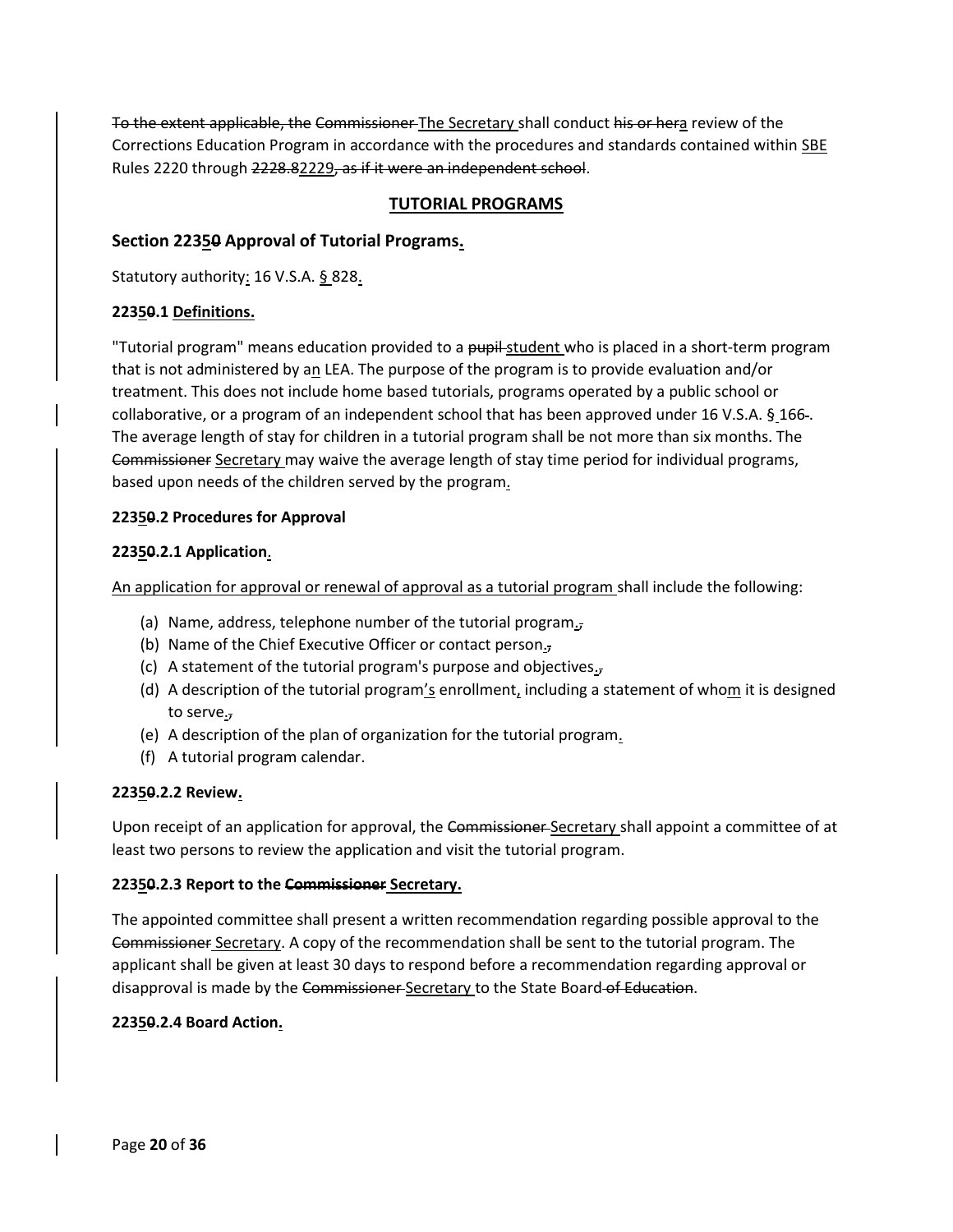The Commissioner Secretary -shall recommend approval or disapproval for action by the State Board at their its next regular meeting. Officials of the tutorial program shall be notified of this meeting date.

### **22350.2.5 Term of Approval.**

The State Board may grant approval for a term of not more than two years. The tutorial program shall be approved prior to receiving tuition payments from a public LEA.

### **22350.2.6 Renewal.**

Not less than three months prior to expiration of a tutorial program's approval, the Commissioner Secretary shall send an application packet and a letter notifying the program when the a site visit will occur. The completed application shall be received from the tutorial program not later than 30 days prior to the scheduled site visit.

### **22350.2.7 Denial, Revocation, or Suspension of Approval.**

Prior to recommending denial, revocation, or suspension of approval to the State Board of Education, the Commissioner Secretary shall notify the tutorial program of the reasons for the proposed action and shall afford the tutorial program an opportunity to be heard by the Board. Approval of a tutorial program shall be revoked or suspended by the Board based on a finding that the tutorial program no longer meets the criteria for approval.

### **22350.2.8 Standards and Regulations.**

The Vermont State Board of Education shall afford the opportunity for approved tutorial programs to participate in the development and revision of State standards that apply to tutorial programs.

### **22350.3 Criteria for Approval.**

In order for a tutorial program to obtain approval or renewal of approval from the State Board-of Education, the program shall meet both the general and special education requirements in the following areas:

- (a) 22350.3.1 The instruction and methods of instruction offered are age and ability appropriate for the child, and are coordinated with the child's responsible LEA as set forth in Rule 2230.3.10, subsection (j) below.
- (b) 22350.3.2 The tutorial program has sufficient facilities and materials or access to other facilities and additional materials as necessary to provide an appropriate education.
- (c) 22350.3.3 The tutorial program's facilities and operation comply with local, state State, and federal requirements pertaining to the health and safety of children.
- (d) 22350.3.4 The tutorial program employs an adequate number of professional staff for the population served and these staff members are qualified by training and experience in the areas in to which they are assigned.
- (e) 22350.3.5 Teachers providing or supervising the provision of special education have licensure and endorsement as would be required for the equivalent work in a Vermont public school.
- (f) 22350.3.6 All professional staff has have relevant experience and/or training in the duties to which they are assigned.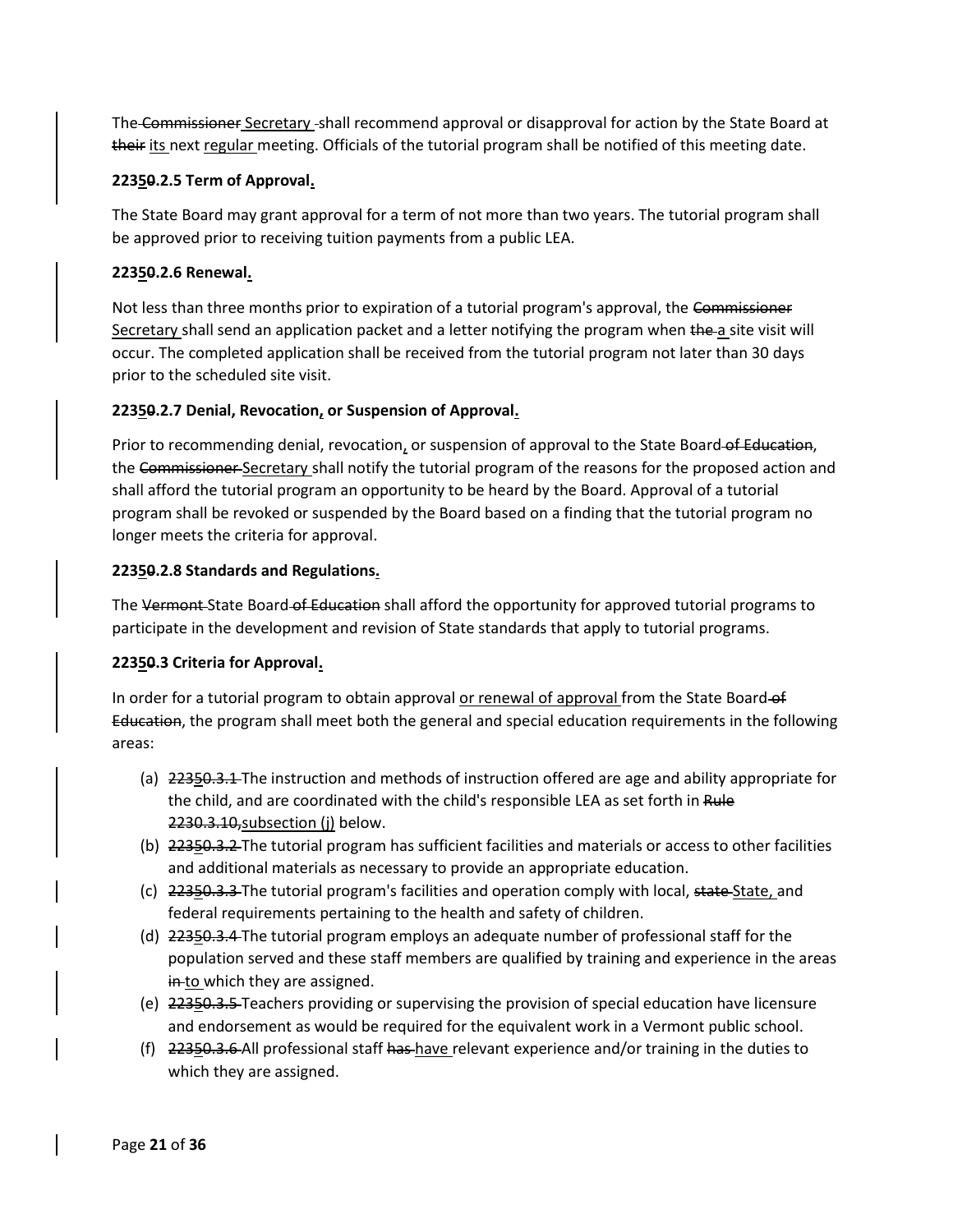- (g)  $22350.3.7$  The tutorial program maintains a register of the daily attendance of each of its pupils students and reports the attendance to the responsible LEA.
- (h) 22350.3.8 The tutorial program maintains an operating schedule that includes instruction for no less than ten hours per week unless inconsistent with medical and/or educational recommendations. The operating schedule shall be sufficient to ensure that the instructional services address the individual needs of a child with disabilities and are consistent with the child's IEP.
- (i) 22350.3.9 The tutorial program has the financial capacity to carry out its educational purposes for the period of approval.
- (j) 22350.3.10 The tutorial program coordinates educational services with the responsible LEA, including credit for coursework for high school, and coordinates with other responsible agencies such as the Department of for Children and Families, cCommunity mMental hHealth cCenters, and *fFamily-Pparent Child-child cCenters by:* 
	- (1) 22350.3.10.1 Contacting the responsible LEA-(s) (see 16 V.S.A. § 1075-) in order to access school records and determine the special education status of the child.:
	- (2) 22350.3.10.2 Reviewing the IEP, the child's needs, and the tutorial'sits own ability to implement the IEP.;
	- (3) 22350.3.10.3 Making a formal referral for a special education evaluation to the responsible LEA, if when receiving a child, the child  $he/s$  he is suspected of having a disability.;
	- (4) 22350.3.10.4 Maintaining educational records and disclosing them to the responsible LEA and the child's parents, unless restricted by statute, court order, or other legally binding document specifically revoking those rights.;
	- (5) 22350.3.10.5 Participating in evaluation procedures and in the development of IEPs, including plans for reintegration and transition services.;
	- (6) 22350.3.10.6 Implementing IEPs.; and
	- (7) 22350.3.10.7 Providing prior notice to the responsible LEA regarding the need for a change in a child's program or placement, including long-term suspension or expulsion.
- (k) 22350.3.11 In order to obtain approval, a tutorial program shall meet special education standards that apply to state and local education agencies. This shall be evidenced by the maintenance and implementation of written policies or procedures, as appropriate, in at least each of the following areas:
	- $(1)$   $(1)$  Admissions.,
	- (2)  $(2)$  Discipline., and
	- $(3)$   $(3)$ . Significant change in placement.

### **22350.4 Rate Approval for Non-Residential Tutorial Programs.**

- (a) 22350.4.1 Each tutorial program shall annually report its rates for tuition, related services, and room and board, if applicable, to the Commissioner-Secretary on a form prescribed for that purpose.
- (b) 22350.4.2 The rates that a tutorial program charges for tuition, related services, and room and board shall be reasonably related to the actual costs of the services provided. Reasonable relationship shall be determined by utilizing generally accepted accounting principles, such as those set forth in the Handbook (II) for Financial Accounting of Vermont School Systems.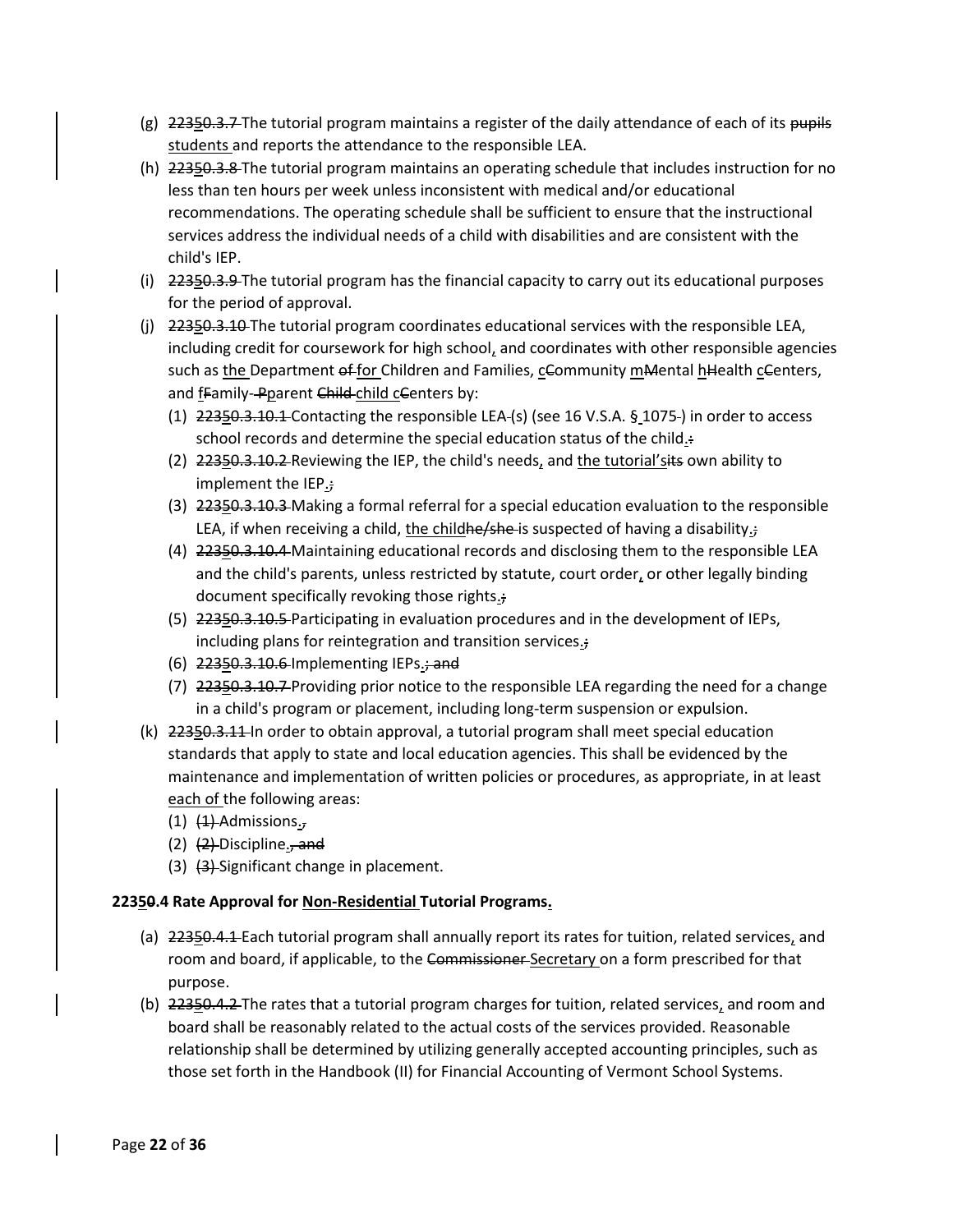- (c) 22350.4.3 The CommissionerSecretary shall review each tutorial program's annual rate report. If the Commissioner-Secretary concludes that a tutorial program's rates are not reasonably related to the services provided, the Commissioner-Secretary shall make a determination as to the maximum rate that public school districts and the State Department Agency of Education would pay to the tutorial program for those services and offer the tutorial program an opportunity for explanation regarding why the maximum rate the <del>Department</del> Agency would pay is not adequate. If the explanation is not satisfactory, the CommissionerSecretary shall refer the matter to the State Board of Education.
	- (1) 22350.4.3.1 Upon such referral by the Commissioner Secretary, the State Board of Education shall conduct a formal proceeding in accordance with the requirements of SBE Rule 1230, et seq.
	- (2) 22350.4.3.2 The State Board of Education's determination shall be final.

### **STATE BOARD OF EDUCATION RULES FOR DISTANCE LEARNING SCHOOLS**

### **Section 22361 Approval of Distance Learning Schools.**

### **Section 22372 Statutory Authority.**

16 V.S.A. Section16 V.S.A. § 166 (b) (6).

### **Section 22383 Definition.**

A "Distance Learning School" means an independent school which that offers a program of elementary or secondary education through correspondence, electronic mail, satellite communication, or other means and whichthat, because of its structure, does not meet some or all the rules of the sState Bboard for approved independent schools and is ineligible to receive public tuition payments pursuant to 16 V.S.A. § 166(b)(6).

### **Section 22394 Procedures and Standards.**

The distance learning school shall meet the procedures and standards set forth in rules-Rules 2220-22287, above, which that, because of its structure, can be applied, and the following rules:

- (a) 22394.1 The distance learning school's business and administrative offices are located in Vermont and are sufficient to meet the needs of the school.
- (b) 22394.2 The distance learning school follows Vermont requirements for incorporation pursuant to Titles 11, 11A, and 11B of the Vermont Statutes Annotated.
- (c) 22394.3 The distance learning school offers an educational program which that is developed and assessed by staff who are other than the parents of the students and who are either employed by the school or under contract with the school.
- (d) 22394.4 The distance learning school has policies and procedures to:
	- $(1)$   $(1)$  Enroll students who reasonably can be expected to benefit from the instruction offered by the program., and,
	- (2)  $(2)$  Measure student progress to ensure that students continue to benefit from such instruction.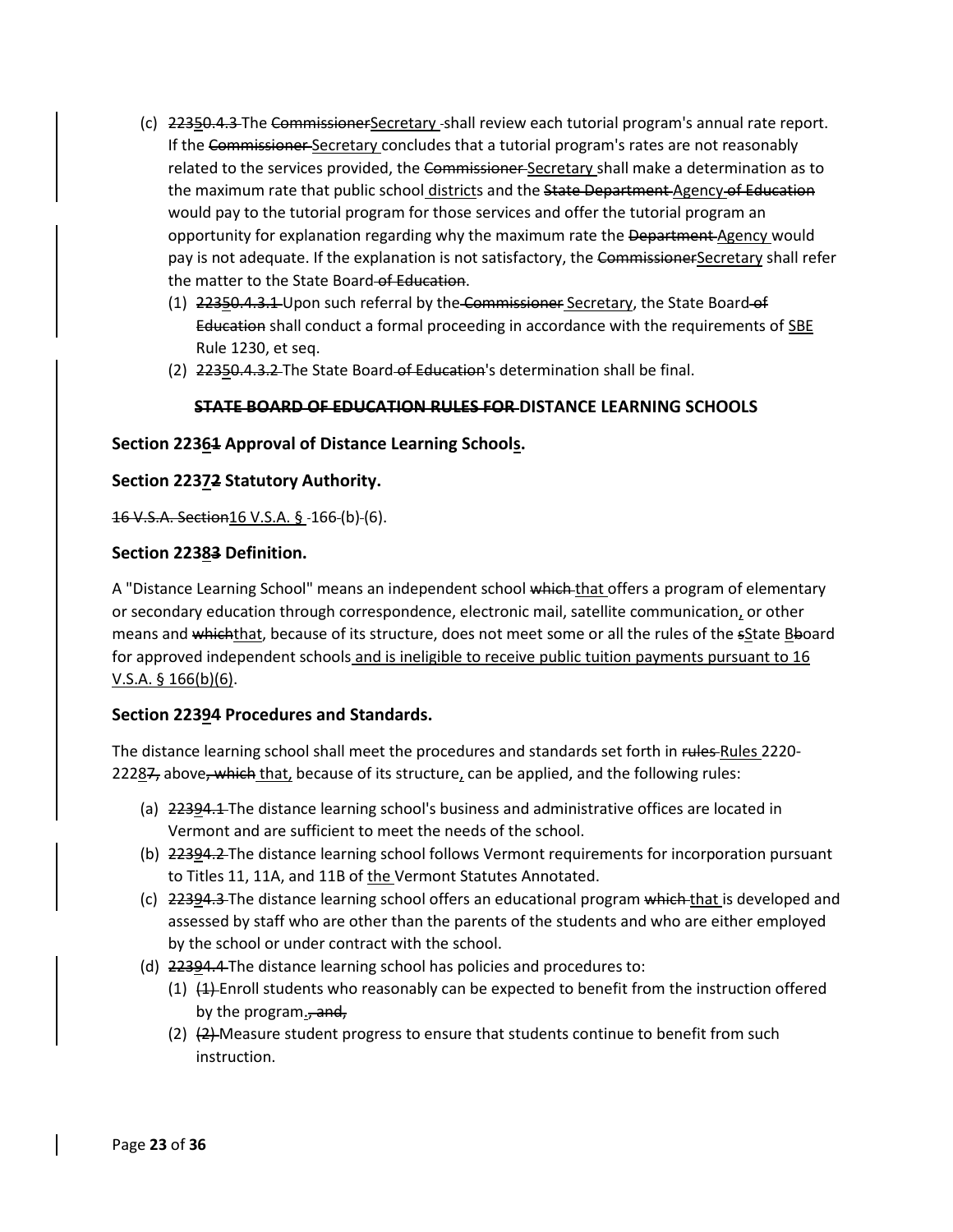- (e) 22394.5 The distance learning school has policies and procedures to answer student and parent inquiries about programs and services promptly and satisfactorily and to answer specific student academic inquiries in a timely and beneficial way.
- (f) 22394.6 The distance learning school has policies and procedures for informing students and parents of academic progress on a regular basis.
- (g) 22394.7 Tuition:
	- (1) 22394.7.1 Tuition policies, including tuition collection practices, are written, clear, and provided to parents in advance of enrollment, including notification that the school shall not be eligible to receive tuition payments from school districts pursuant to 16 V.S.A. § 166(b)(6).
	- (2) 22394.7.2 The distance learning school has clear written policies on refunds of tuition payments for circumstances in which students choose not to or are unable to complete the program of instruction.
- (h) 22394.8 In the event that the school closes, the distance learning school has policies for:
	- (1)  $(1)$  Tuition adjustment or refund., and
	- (2)  $(2)$  Preservation and release of student records.

### **POST-SECONDARY SCHOOLS**

### **Section 2240 Certification of Post-Secondary Schools.**

#### **2240.1 Definitions.**

- (a) 2240.1.1 ""Post-secondary school" means any person who offers or operates a program of college or professional education for credit or degree. Significant changes to an existing postsecondary school such as changing from an associate to an undergraduate degree program, or an undergraduate to a graduate degree program, or adding a new graduate degree program shall be considered the operation of a post-secondary school for the purposes of registration and certification.
- (b)  $2240.1.2$  A post-secondary school whose primary operation is in<sub>r</sub> the sState of Vermont" means a post-secondary school which that offers the majority of its courses in an institution in Vermont or which that maintains its principal administrative offices in Vermont and offers post-secondary courses in Vermont.
- (c)  $2240.1.3$  "Confer a degree" and "degree-granting authority" for the purposes of these rules, means the act of conferring and the authority to confer a degree to a student who has completed the requisite coursework and other requirements in a post-secondary school doing business in Vermont. An out-of-state post-secondary school which that offers more than seventy-five percent of its credit hours toward a degree in its Vermont affiliate must obtain a certificate of degree-granting authority in Vermont before it may confer or offer to confer a degree.
- (d)  $2240.1.4$  "Business organization", for the purposes of 16 V.S.A., § 176(d)(1)-, may include a corporation if the program of education is provided solely for the employees or invitees of the corporation.

### **Section 2241 Certification of Post-sSecondary Schools Chartered in Vermont.**

### **2241.1 Statutory Authority.**

Page **24** of **36**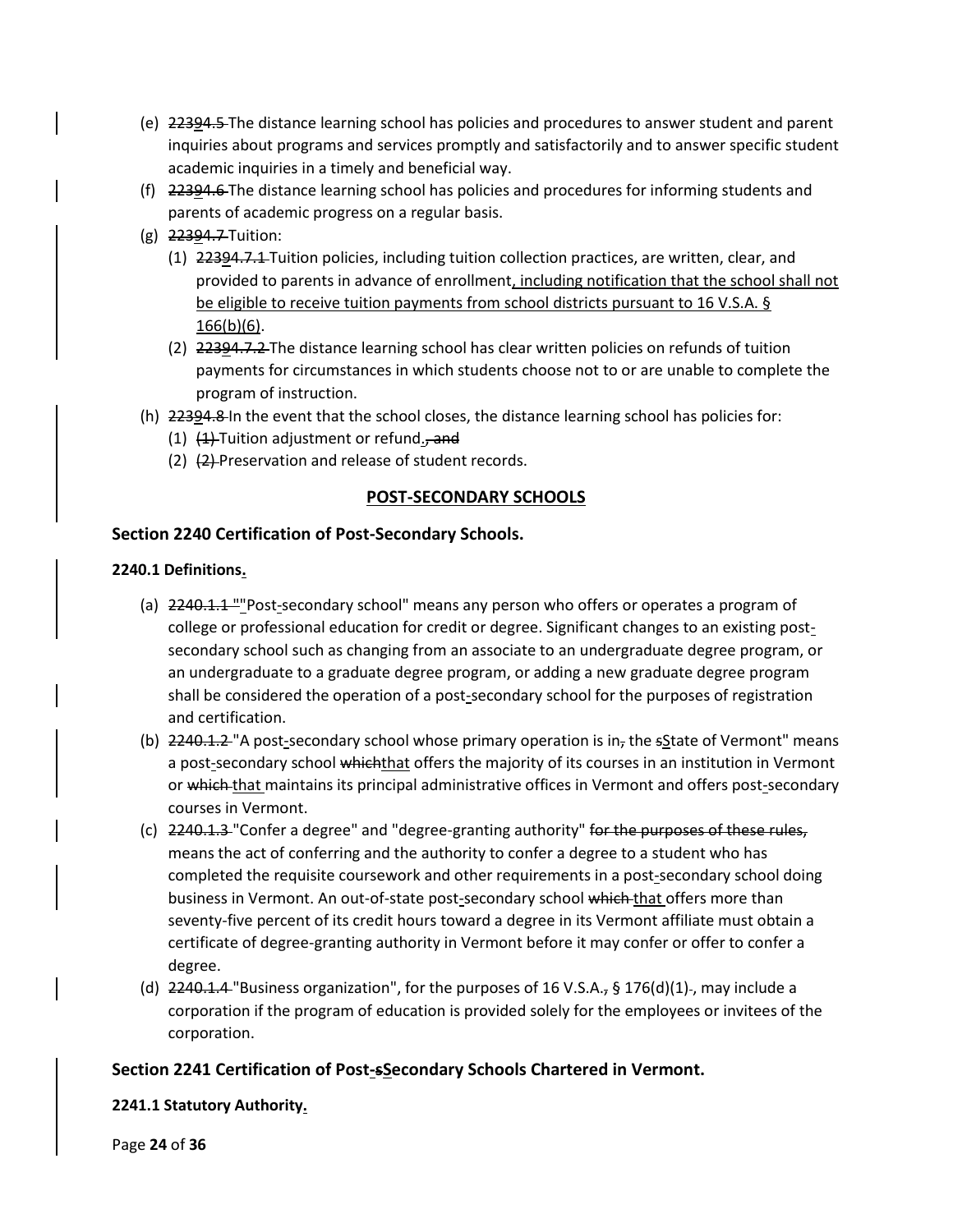#### 16 V.S.A., § 176.

### **2241.2 [Repealed].**

### **2241.3 Application for Certificate of Approval.**

A person desiring a certificate of approval or certificate of degree-granting authority from the State Board of Education shall file an application with the Secretary prior to offering post-secondary creditbearing courses or programs and prior to admitting its first student. The application shall indicate the certification sought and shall include a description of the school which that contains the following:

- (a)  $\left\{\Theta\right\}$  The name, location and legal nature of the school, including a copy of the articles of association or other documents descriptive of the legal nature of the school.
- (b)  $(b)$  The credits or degree(s) which that the school proposes to offer.
- (c)  $\left\{\epsilon\right\}$ . The time schedule by which the school intends to implement the program for which certification is sought.
- (d)  $(d)$  The purpose and philosophy of education of the school.
- (e)  $\left\{e\right\}$ The organization of the school, including a description of its governance, administration, and affiliation with other organizations for the provision of services or programs.
- (f)  $(H)$  A description of the financial resources and policies of the school including its present and anticipated future assets, sources of funding and revenue, start-up costs for proposed programs, and operating budget. Assets and income and expenditures for the school's prior fiscal year shall be presented in an audited financial statement prepared by a certified public accountant.
- (g)  $(g)$   $(g)$ -The school's policy regarding refund of tuition and fees collected in advance from students.
- (h)  $(h)$  A description of the school's physical plant, library, and equipment.
- (i)  $(H)$  A description of academic programs, including their level, site, and length. The application shall set forth, if any, the minimum credit requirements, if any.
- (j)  $(i)$   $(i)$  statement regarding the school's professional staff, including its policy policies regarding appointment, promotion, tenure, (if applicable), dismissal, the qualifications of professional staff, teaching and student loads, and the numbers of full-time and part-time and adjunct staff and their non-teaching responsibilities.
- $(k)$   $(k)$  A description of the student body, including its size and level of education at admission, methods of recruitment, and available financial aid resources.
- (I)  $(H)$  OThe official website address, a copy of all catalogues or brochures publicly distributed by the school, and a copy of advertisements sponsored by the school to recruit students or solicit funds.
- $(m)$   $(m)$  If the school is to offer credit or degree(s) through online delivery or by correspondence, a description of those activities and proof of relevant licensure.
- (n)  $\left\{\text{A}\right\}$  Evidence that each applicant for enrollment is notified, in writing, on an application, enrollment, or registration form to be signed by the applicant, that credits earned at the school are transferable only at the discretion of the receiving school.

### **Section 2242 Certification of Post-sSecondary Schools Not Chartered in Vermont.**

### **2242.1 Statutory Authority.**

16 V.S.A., § 176a.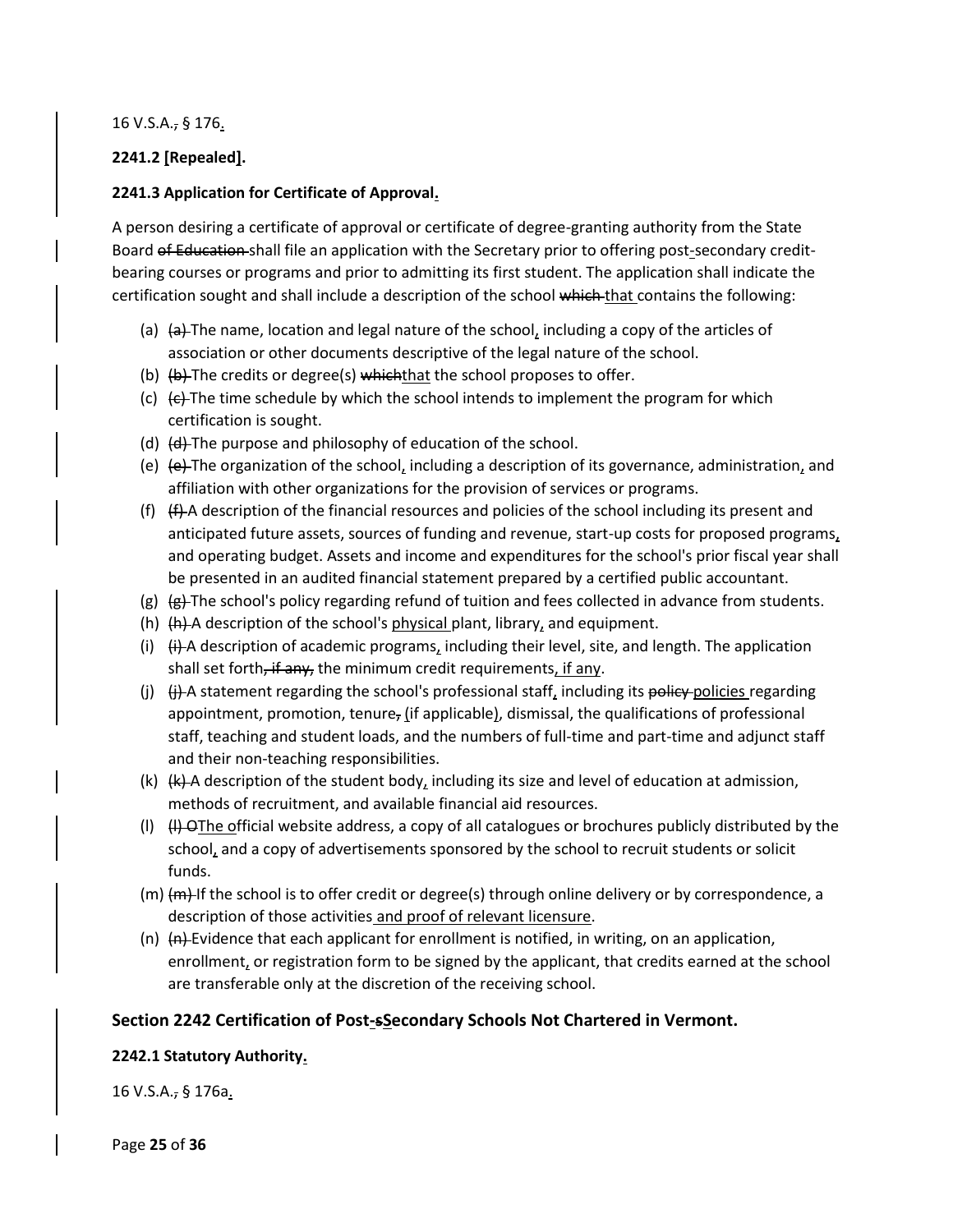#### **2242.2 Application for Certificate of Approval.**

A person desiring a certificate of approval from the State Board shall file an application with the Secretary prior to admitting students. A person may file an application for a certificate of degree granting authority at any time but may not admit students without having received a certificate of approval and may not confer or offer to confer a degree without having received a certificate of degree granting authority unless exempt under SBE Rule 2240.1.3, subsection (c). The application shall include a description of the school which that contains the following:

- (a)  $\left\{\phi\right\}$  The name, location, and legal nature of the school, including a copy of articles of association or other documents descriptive of the legal nature of the school.
- (b)  $(b)$  The credits or degree(s) which that the school proposes to offer.
- (c)  $\left\langle \epsilon \right\rangle$  The time schedule by which the school intends to implement the program for which certification is sought.
- (d) (d) The purpose and philosophy of education of the school.
- (e)  $\left\{\theta\right\}$  The organization of the school including a description of its governance, administration, and affiliation with other organizations for the provision of services or programs.
- (f)  $(f)$   $(f)$  description of the financial resources of the school including its present and anticipated future assets, sources of funding and revenue, start-up costs for proposed programs, and operating budget. Assets and income and expenditures for the out-of-state school's prior fiscal year shall be presented in an audited, financial statement prepared by a certified public accountant.
- (g)  $\left(\frac{g}{g}\right)$  The school's policy regarding refund of tuition and fees collected in advance from students.
- (h)  $\{h\}$  A description of the school's physical plant, library, and equipment.
- (i)  $(H)$  A description of academic programs, including their level, site, and length. The application shall set forth, if any, the minimum credit requirements, if any.
- (j)  $\theta$ . Guatement regarding the school's professional staff, including its policy regarding appointment, promotion, tenure, if applicable, dismissal, the qualifications of professional staff, teaching and student loads, and the numbers of full-time and part-time and adjunct staff and their non-teaching responsibilities.
- $(k)$   $(k)$  A description of the student body, including its size and level of education at admission, methods of recruitment, and available financial aid resources.
- (I)  $(H)$  A copy of all catalogues or brochures publicly distributed by the school and a copy of advertisements sponsored by the school to recruit students or solicit funds.
- $(m)$   $(m)$  If the school is to offer credits or degree(s) through online delivery or by correspondence, a description of those activities and proof of relevant licensure.
- (n)  $\left\{\text{A}\right\}$ -Evidence that each applicant for enrollment is notified, in writing, on an application, enrollment, or registration form to be signed by the applicant, that credits earned at the school are transferable only at the discretion of the receiving school.
- (o)  $\Theta$ ) A statement of commitment to offer the full program for students to complete the program in a reasonable length of tinme.
- (p)  $\Theta$  Documentation of accreditation by any regional, national, or programmatic institutional accrediting agency recognized by the U.S. Department of Education.

### **2242.3 Registration.**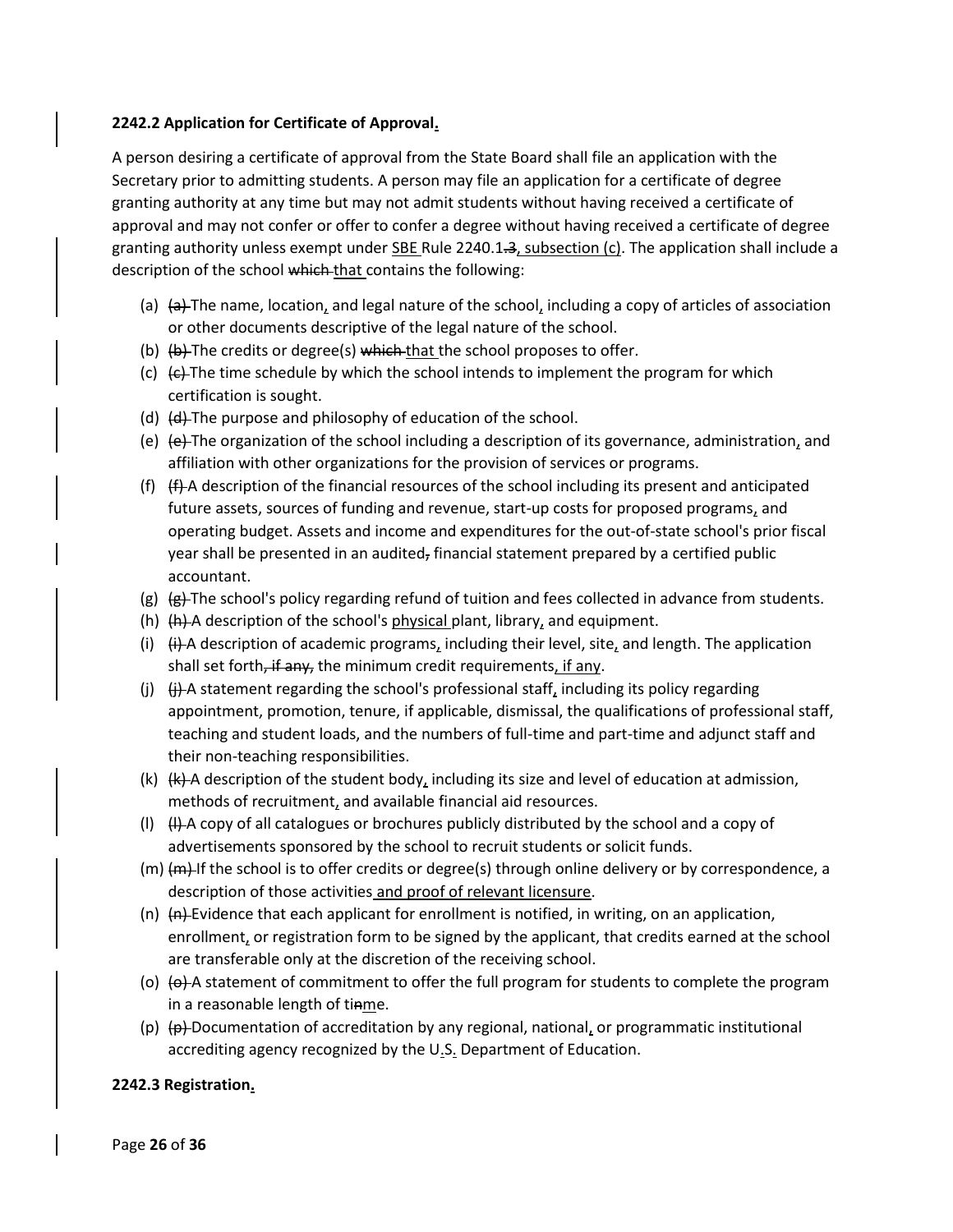A post-secondary school seeking continued operation in Vermont after initial approval from the State Board of Education shall register with the Agency of Education within one-year of receiving approval from the State Board-of Education and annually thereafter on or before September 1. Registration shall be on a form proscribed-prescribed - by the Secretary of Education.

# **Section 2243 Review Process for Post-Secondary -Schools Chartered in In and Oout ofOutside Vermont.**

# **2243.1 Review of Application for Certificate of Approval for Schools Chartered in In and Outsideout of Vermont.**

Upon receipt of an application for a certificate of approval, the Secretary shall appoint a review team of no fewer than two individuals. The Secretary shall appoint persons to the review team who possess general knowledge of post-secondary school standards and, where applicable, persons with specialized knowledge in any particular programs offered by the school. At least one of the persons so appointed shall be from a Vermont post-secondary school or representative organization. The team shall review the application and shall verify its contents by, if necessary, by visiting the school. The team shall present a written recommendation regarding certification to the Secretary within 90 days of the receipt of the completed application unless a longer period is required and explained in writing to the applicant. A copy of this the recommendation shall be provided at the same time to the applicant. The applicant shall be given 30 days to respond, and, if requested, shall be afforded a hearing before the Secretary or his or her designee before a recommendation regarding certification is made by the Secretary to the State Board.

### **2243.2 Review of Application for Certificate of Degree Granting Authority.**

Upon receipt of an application for degree granting authority, which shall contain all the information required by an application for certification of approval and information documenting that the requirements of SBE Rule 2243.6.1, subsection (a) are met, the Secretary shall contact the Vermont Higher Education Council, which shall review the application and determine the accuracy of its contents  $\underline{by}$ , if necessary,  $\underline{by}$ -visiting the school. The Secretary may also appoint independent reviewers to accompany representatives of the Vermont Higher Education Council reviewing the school. The Vermont Higher Education Council shall present written recommendations regarding certification to the Secretary within 90 days of the receipt of the completed application unless a longer period is required and explained in writing to the applicant. The independent reviewers, if appointed by the Secretary, may either join in the recommendations of the Vermont Higher Education Council or present independent recommendations. A copy of all recommendations shall be provided to the applicant at the same time they are provided to the Secretary. The applicant shall be given 30 days to respond to the recommendations and, if requested, shall be afforded a hearing before the Secretary or his or her designee before a recommendation regarding certification is made by the Secretary to the State Board. The State Board shall be provided with a copy of the recommendation of the Vermont Higher Education Council and, if applicable, a copy of the recommendations of the independent reviewers.

### **2243.3 Renewal of Certification.**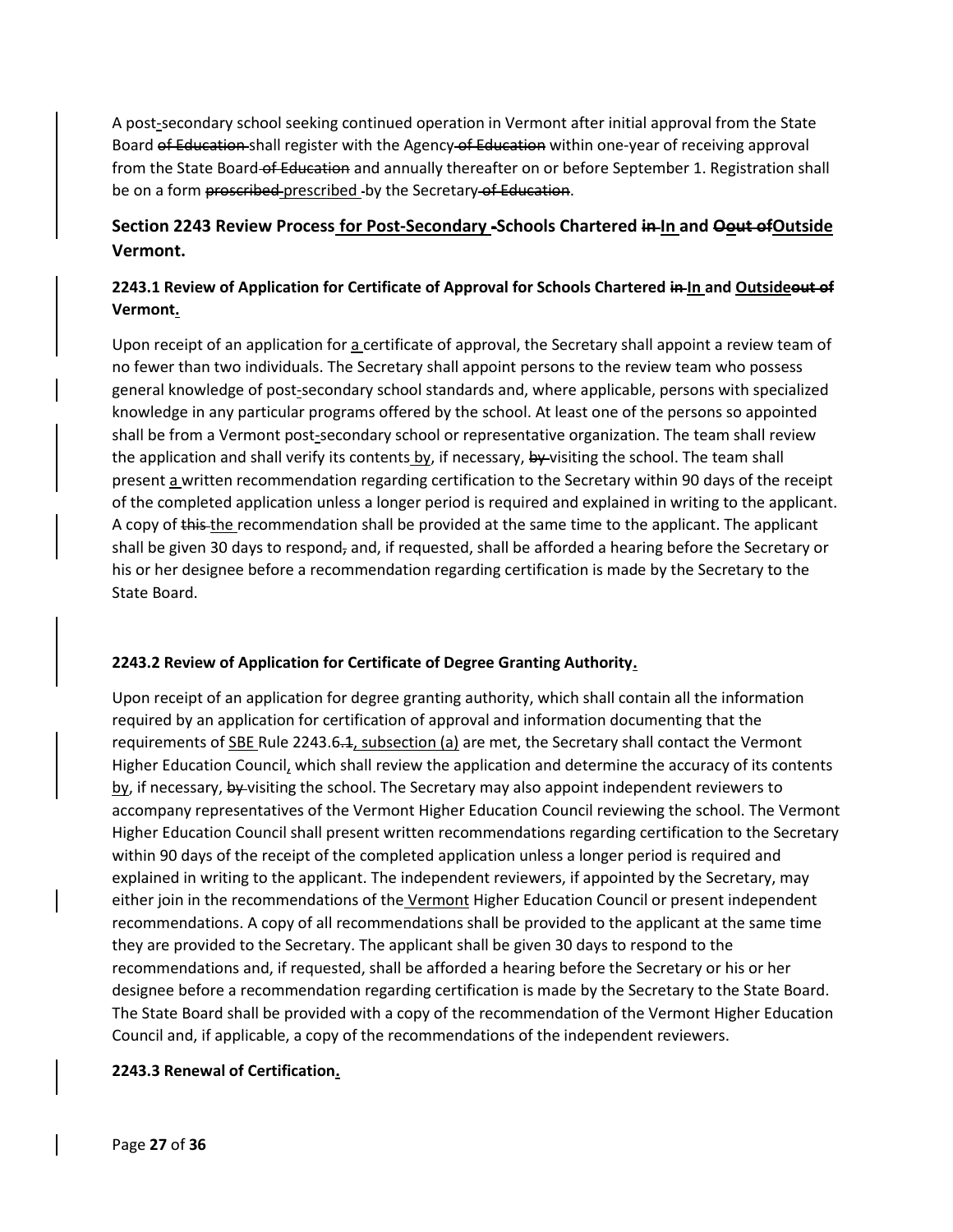A school seeking renewal of certification shall apply in writing to the Secretary no later than six months prior to the end of any period of certification. Where appropriate, the school may incorporate by reference its prior application or any portion thereof. Certification of a school completing timely application shall extend until the State Board acts on further certification. Any school seeking renewalthat has obtained initial approval to offer or operate a program of college or professional education for credit or degree, on or after January 1, 2015, shall obtain accreditation from an accrediting entity recognized by the U.S. Department of Education, in order to be considered eligible for renewal by the State Board within the first 10 years of operation.

### **2243.4 Costs of Review.**

Post-secondary schools seeking a certificate of approval or renewal thereof shall be responsible for payment of fees as detailed in 16 V.S.A. § 177 to the Vermont-Agency of Education to cover the costs of services related to the certification. In addition, the applicant shall separately reimburse the non-Agency site visit review team members for travel, food and, lodging expenses associated with evaluation costs. Schools seeking a certificate of degree-granting authority shall be responsible for payment of fees as detailed in 16 V.S.A. § 177 to the Vermont-Agency-of Education, a portion of which will be paid to the Vermont Higher Education Council to cover the costs of certification. In addition, the applicant shall separately reimburse individuals serving on the review team for travel, food, and lodging expenses associated with evaluation costs. Payment of the costs of services related to the certification shall accompany the application and is non-refundable. An application shall not be deemed complete until the payment is made.

### **2243.5 Criteria for Issuance of a Certificate of Approval.**

To be issued a certificate of approval, an applicant shall demonstrate the following:

### **2243.5.1 Resources Required to Meet Stated Purposes.**

The school shall submit a clear and specific statement of purpose regarding the education which that it intends to provide and shall demonstrate that it has the resources, including personnel, curriculum, finances, and facilities necessary to accomplish its stated purposes. All activities conducted by the school shall be consistent with its stated purpose.

### **2243.5.2 Stability.**

- (a)  $\left\{\phi\right\}$  Sources of Income. The school shall have a plan for financing each proposed degree eve or program. The plan shall specify the dollar amounts and proportions of income by source, including but not limited to:
	- $(1)$   $(1)$   $(1)$   $\pm$ Tuition and fees.,
	- (2)  $(2)$   $(2)$  oOther school-generated funds.
	- (3)  $F(3)$  federal or Sstate funds., and
	- $(4)$   $(4)$  pPrivate funds.
- (b)  $\left\langle \varphi \right\rangle$  Financial Capability. The school shall demonstrate in its financial plan that it will have sufficient funds to maintain operation and shall clearly document its ability to fulfill contractual obligations to students.
- (c)  $\left\{\epsilon\right\}$  Management. The school shall operate under a governing structure which that clearly delineates responsibility for all legal aspects of operations. The school shall demonstrate sound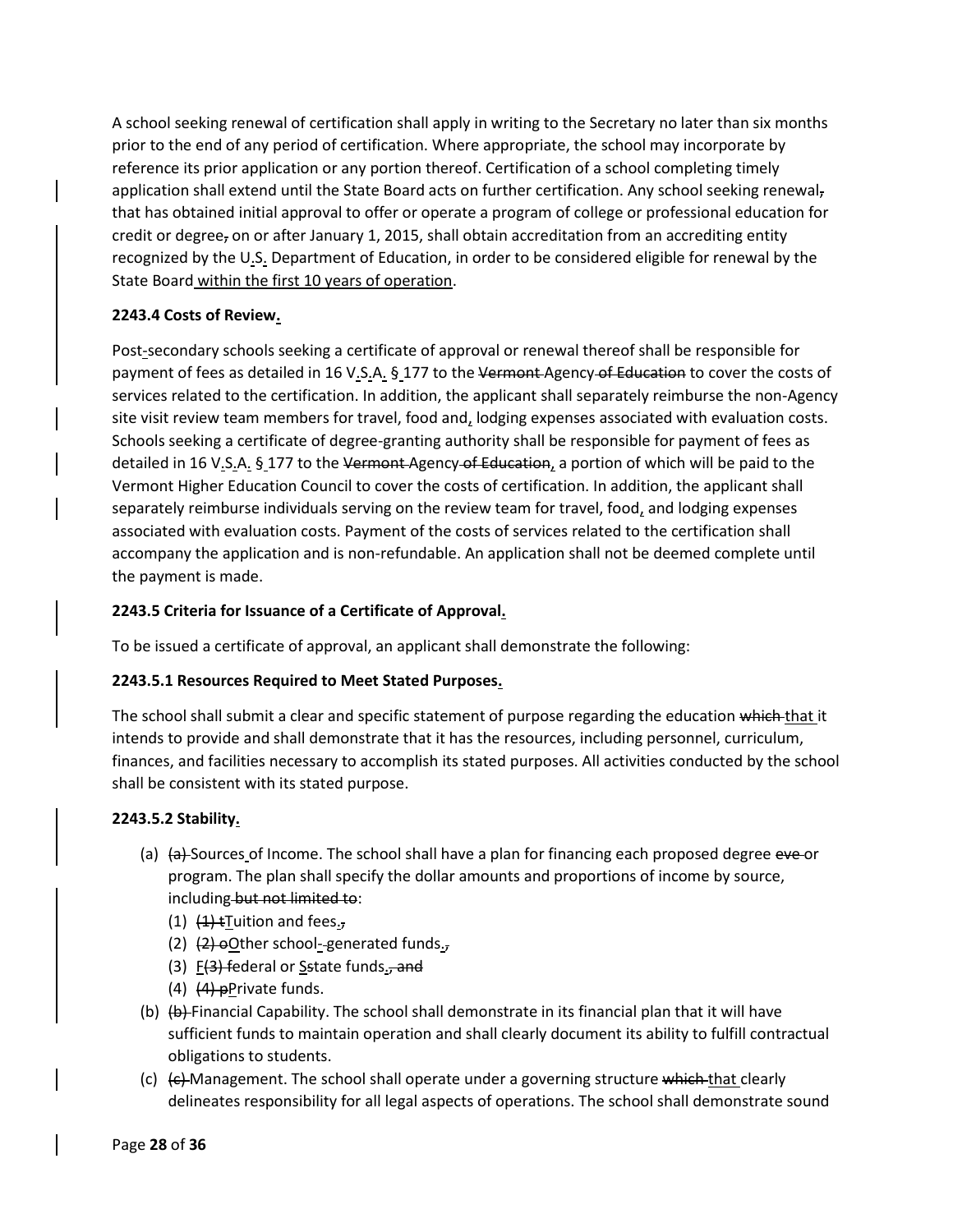business and financial management by showing evidence of an internal organization for the administration of its financial resources and a school budget planning process. In addition, the school shall maintain adequate financial records audited annually by an independent certified public accountant.

### **2243.5.3 Disclosure.**

Information provided by the school to prospective students either directly or through advertisements shall not be false or misleading. The school shall be able to substantiate any claims regarding such matters as the likelihood of employment, graduate school admission, or transfer of credit. The following information shall be disclosed on the school's website and in a general catalogue, bulletin, or other public information document provided to prospective students prior to enrollment.:

### (a) Name and physical address of school.

### (a) Name and physical address of school.

- $\bigoplus$  (b)  $\bigoplus$  Date of publication of the document and the period of time to which it pertains.
- $\bigoplus$  (c)  $\bigoplus$  The school's calendar including beginning and ending dates of educational programs, holidays and other dates of importance.
- $\left\langle \left( d \right) \right\rangle$  (d) The purpose and philosophy of education of the school.
- $\frac{d}{d}$ (e)  $\frac{e}{d}$  A brief description of the school's physical facilities as related to the educational program.
- $\left(\frac{e}{f}\right)$  (f) An accurate list of all educational activities.
- $(f)(g)$  ( $g$ ) An indication of when specific required courses or other required learning experiences will normally be available.
- $\left\langle \mathbf{g} \right\rangle$ (h)  $\left\langle \mathbf{h} \right\rangle$  Educational content of each course, or of the program if separate courses do not exist.
- $(H)(i)$  (i)  $(i)$  The length of time in hours, weeks, or months normally required for completion of the educational program.

 $\frac{f(x)}{f(x)}$  (i)  $\frac{f(x)}{f(x)}$  An accurate listing of current educational providers.

- $\left(\frac{1}{2}\right)$ (k)  $\left(\frac{1}{2}\right)$  An indication of the distinction, if any, between adjunct or part-time educational providers and full-time educational providers.
- $(H)(I)$  (H) Policies and procedures regarding the extent to which educational experiences at other schools or other forms of learning will be counted toward meeting graduation requirements.
- $(H)(m)$  (m) Requirements for graduation.
- $(m)(n)$  (n) SA statement of the certificates or diplomas awarded upon graduation, if any.
- $(n)(o)$  A s(o) Statement of the degrees awarded upon graduation, if any. If a degree is to be conferred by an out-of-state post-secondary school as a result of credits earned both at a school doing business in Vermont and elsewhere as a condition of the degree, how the credits earned in Vermont are integrated into the overall degree requirements.
- $\Theta$ (p) The s(p) System of grading or evaluation.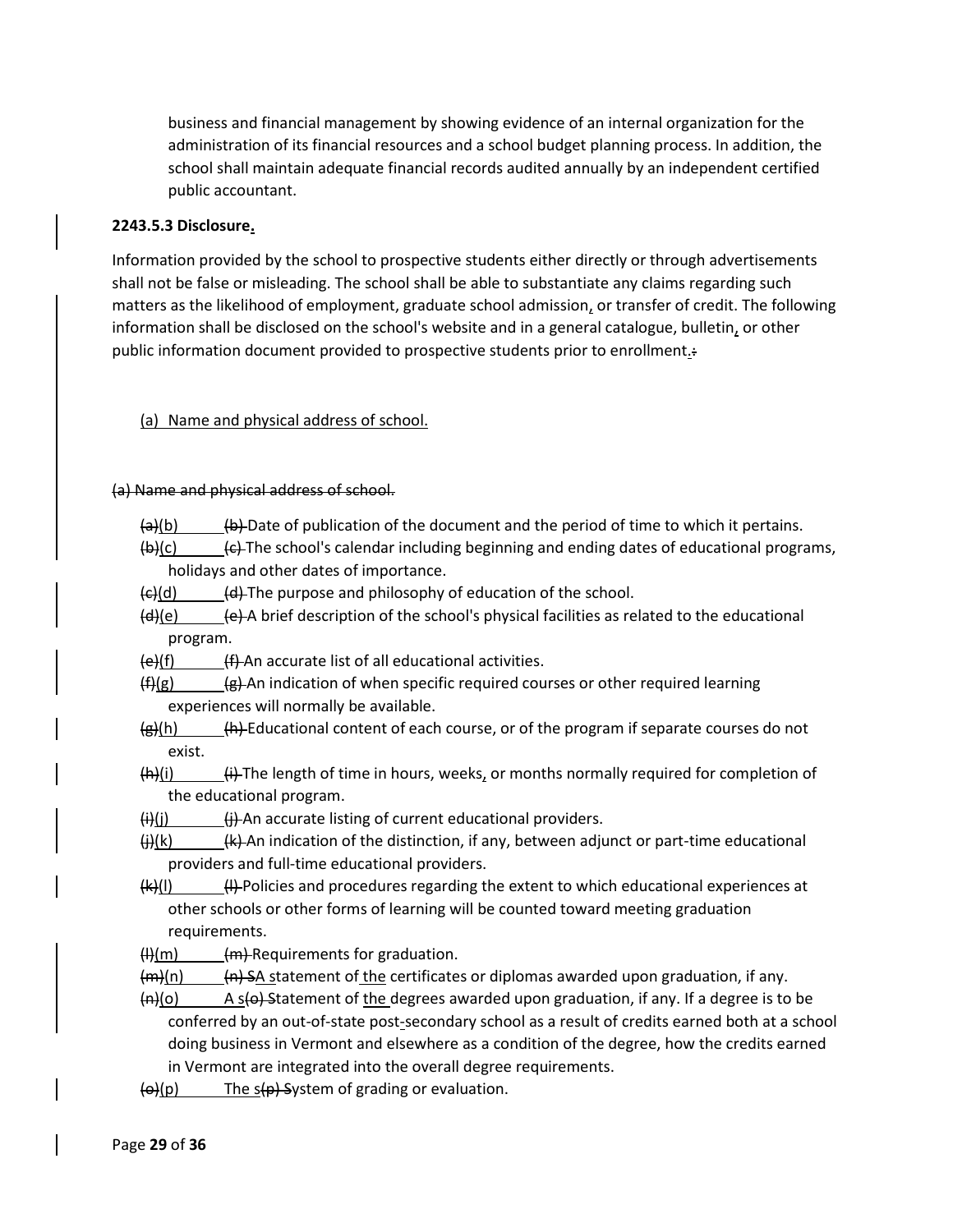- $(\frac{\rho}{\rho})$ (g)  $(\frac{\rho}{\rho})$  The school's policy establishing standards for determining adequate progress.
- $\left\{ \theta | r \right\}$  (r)  $\left\{ \theta | r \right\}$  AThe availability and extent of such student services such as job placement services, counseling for Academic academic and personal problems, food service facilities, and parking facilities.
- $(r)(s)$  (s) The availability of financial aid.
- $(\frac{1}{2})$ (t) (t) An accurate representation of, and the distinction between, school accreditation, institutional memberships in professional organizations, specialized or professional program accreditation, Sstate Veteran's Affairs-approving agency course approval, and sState certification.
- $(t)(u)$  (u) The school's policy regarding the refund of tuition and other fees collected in advance of enrollment or class attendance.
- $\frac{u}{v}$   $\frac{v}{v}$  The school's "closing" policy establishing procedures that which will be followed in the event that a determination is made to cease operation.
- $\overline{w}$ (w)  $\qquad$  (w) The school's student records policy with provisions regarding access, disclosure, and the cost of copies.
- $(w)(x)$  (w)  $(x)$  A statement that credits earned at the school are transferable only at the discretion of the receiving school.

### **2243.5.4 Facilities.**

The school's facilities shall meet all applicable sState, federal and local fire, safety, health, and access standards.

### **2243.5.5 Student Records.**

The school shall have adequate procedures for the safe- keeping of student records and for complying with the requirements of 16 V.S.A., § 175.

### **2243.5.6 Waiver of Requirements for Ccertification.**

A school which that believes that one or more of the above requirements for certification should not be applied to it may request in writing that such requirement be waived in its application for certification. Requests for waivers must accompany the application. The State Board may waive requirements and grant certification when it determines that the school is capable of providing its proposed program and that the students are adequately protected.

### **2243.6 Criteria for Issuance of a Certificate of Degree Granting Authority.**

To be issued a certificate of degree granting authority, a school shall show that it meets all of the criteria for issuance of a certificate of approval and in addition shall demonstrate the following:

### 2243.6.1 Degree Criteria

- $(a)$  Schools desiring to offer post-secondary degrees, including graduate degrees, shall clearly state their criteria for granting each degree and the procedure for determining that these criteria are met.
- (b) Schools desiring to offer an associate degree shall provide and require completion of a minimum of 60 semester credit hours or equivalent learning experiences.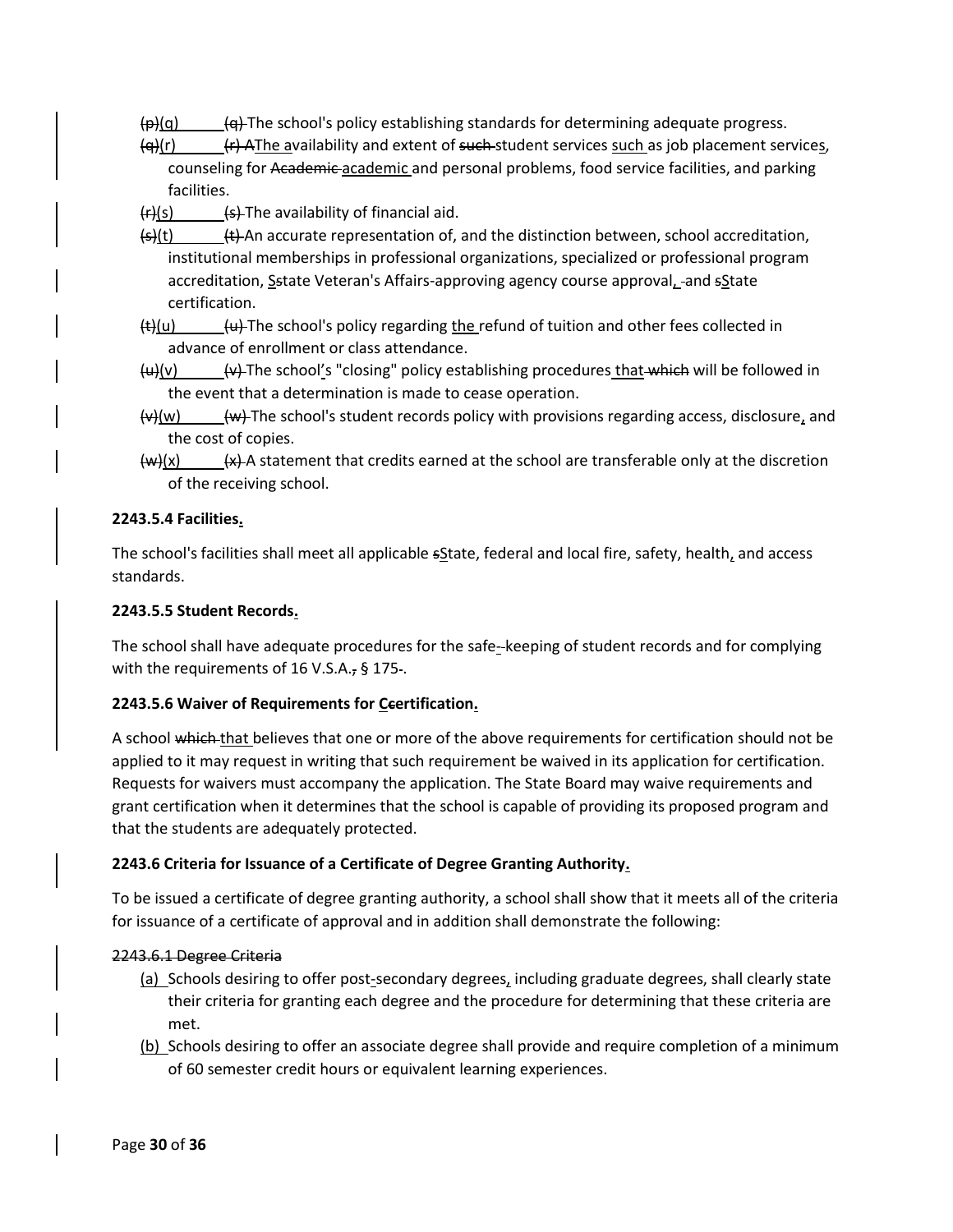- (c) Each educational program leading to a baccalaureate degree shall provide and require a minimum of 120 semester credit hours or equivalent learning experiences.
- $\frac{a}{d}$ (d) Candidates for a degree shall be required to complete a coherent program of study.

#### **2243.7 Certification Limitations.**

The State Board may grant a certificate of approval or degree granting authority, or renewal thereof, for a period of time the Board deems reasonable and appropriate not to exceed five years and upon such conditions, terms, or limitations as the Board deems necessary. A school thatwhich has been granted either a certificate of approval or a certificate of degree granting authority shall notify the State Board prior to making substantive changes in or additions to the educational program described in its last application for certification. The State Board may require a school to reapply for certification following program changes that which are inconsistent with the purposes and educational philosophy stated by the school in its most recent application for certification or prior to offering a new level such as changing from an associate to an undergraduate degree program, or adding a new graduate degree program, or a new degree.

#### **2243.8 Denial, Approval with Stipulations, Revocation, or Suspension of Certification.**

#### **2243.8.1 Process.**

Prior to recommending denial, approval with sStipulations, revocation, or suspension of certification to the State Board, the Secretary shall notify in writing the school in writing of the reasons for the proposed action. The school shall be given 30 days to respond, and, if requested, shall be afforded a hearing before the Secretary or his or her the Secretary's designee. The school shall also be afforded an opportunity to be heard by the Board before any action is taken.

### **2243.8.2 Criteria for Revocation or Suspension.**

The Board may suspend or revoke certification for good cause. Good cause shall include, but not be limited to, including:

- (a)  $\left\{\phi\right\}$  Failure of the school to continue to meet criteria for certification herein specified.
- (b)  $\left\{\phi\right\}$  Failure of the school to meet the terms and conditions or limitations of certification established by the Board.
- (c) (c) Falsification of information provided to the Board.
- (d)  $(d)$  False or deceptive advertising.
- (e) (e) Judgment of bankruptcy in a liquidation proceeding.
- (f)  $(H)$  Ceasing of operation.; or
- (g)  $\left(\frac{g}{g}\right)$  Refusal to permit team evaluation or other investigations provided for under these regulationsrules.
- (h) (h) Change in accreditation status.

#### **2243.8.3 Investigations.**

The Secretary may conduct any investigations of a school deemed that the Secretary deems to be necessary and appropriate in order to insureensure compliance with the terms of these regulationsrules.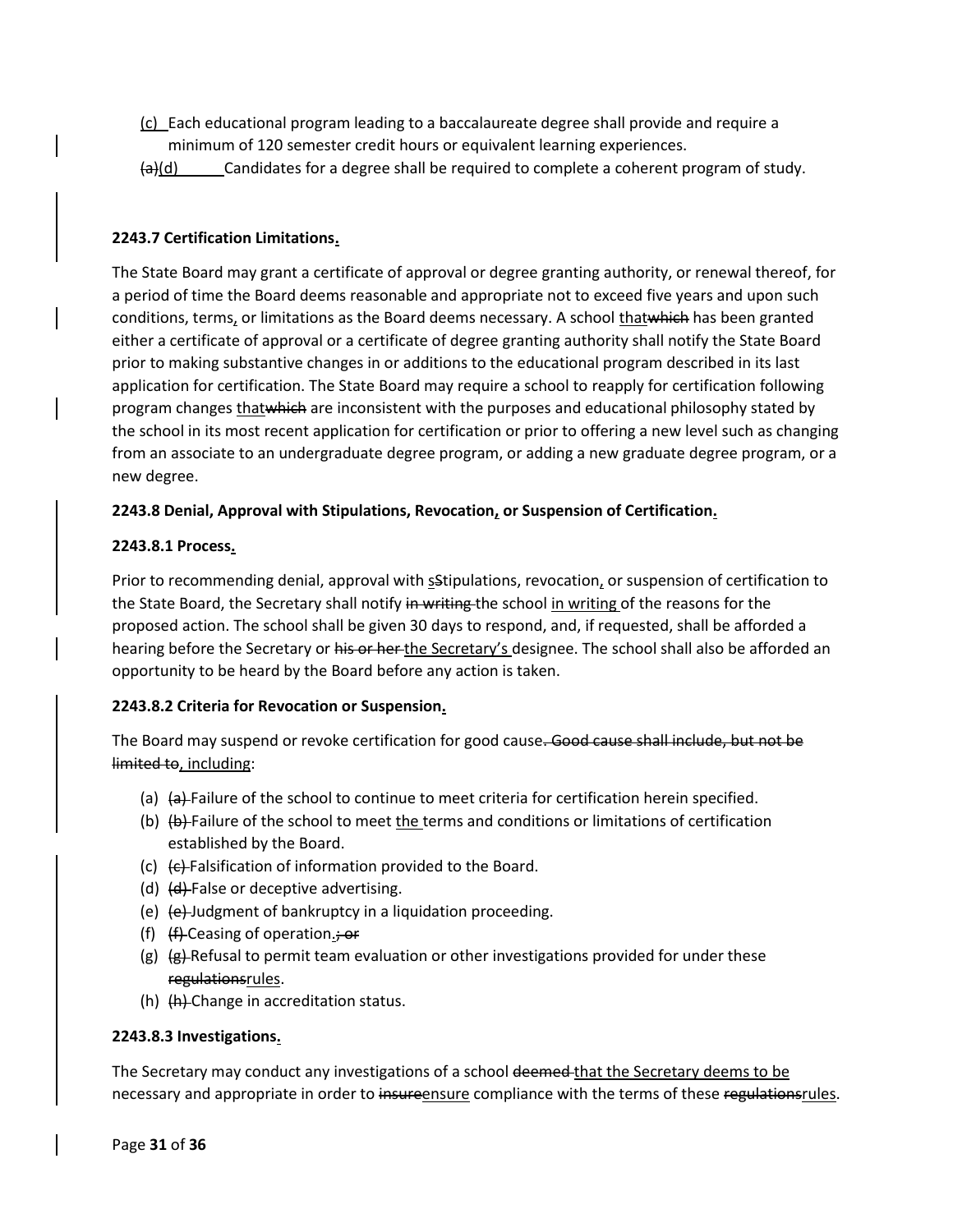A school shall permit any authorized representative of the Secretary to visit its facilities and secure relevant information during the normal course of business. The school shall be notified prior to such a visit.

### **2243.8.4 Loss of Recognition for Accreditor.**

- $(a)$ —In the event an accrediting entity is no longer recognized by the U<sub>.S.</sub> Department of Education, any post-secondary school having received accreditation from such entity shall: (a) Notify the State Board of Education in writing within 30 days of receiving notice or information of such loss of recognition;
- (a)  $\theta$ )
	- (1) Notify the State Board in writing within 30 days of receiving notice or information of such loss of recognition.
	- $(4)$ (2) Apply for accreditation with a recognized accreditor at least 90 days before the school's existing accreditation expires;
- (b) The post-secondary school may continue to operate under its approval by the State Board pending receipt of its new accreditation, but in no case longer than 24 months. The State Board may extend this period upon request of a post-secondary school going through the accreditation process.

### **Section 2250 Preservation of Post-Secondary Institutions' Student Records.**

2250.1

Statutory Authority:

16 V.S.A., § 175.

### **2250.1 General.**

Institutions of higher education are required to maintain their student academic records in a form prescribed by the State Board of Education. The AState Agency of Education is authorized to iensure that the student academic records are in appropriate form. The institution of higher education is required to inform the State Board in the event it intends to close and to surrender its student academic records to a repository designated by the Board for storage. The repository is authorized to make verified copies available to students and former students.

### **2250.2 Maintenance of Academic Records.**

Each institution of higher education operating in this state State shall maintain its permanent records in such a manner that they could be delivered to the State Board of Education in a satisfactory form should the institution discontinue operation. At a minimum, the records shall be kept current and preserved against damage or loss.

### **2250.2.1 Monitoring.**

Upon reasonable notice, every institution shall make available to a representative of the State Board of Education its student records for the purpose of ensuring compliance with this regulationrule.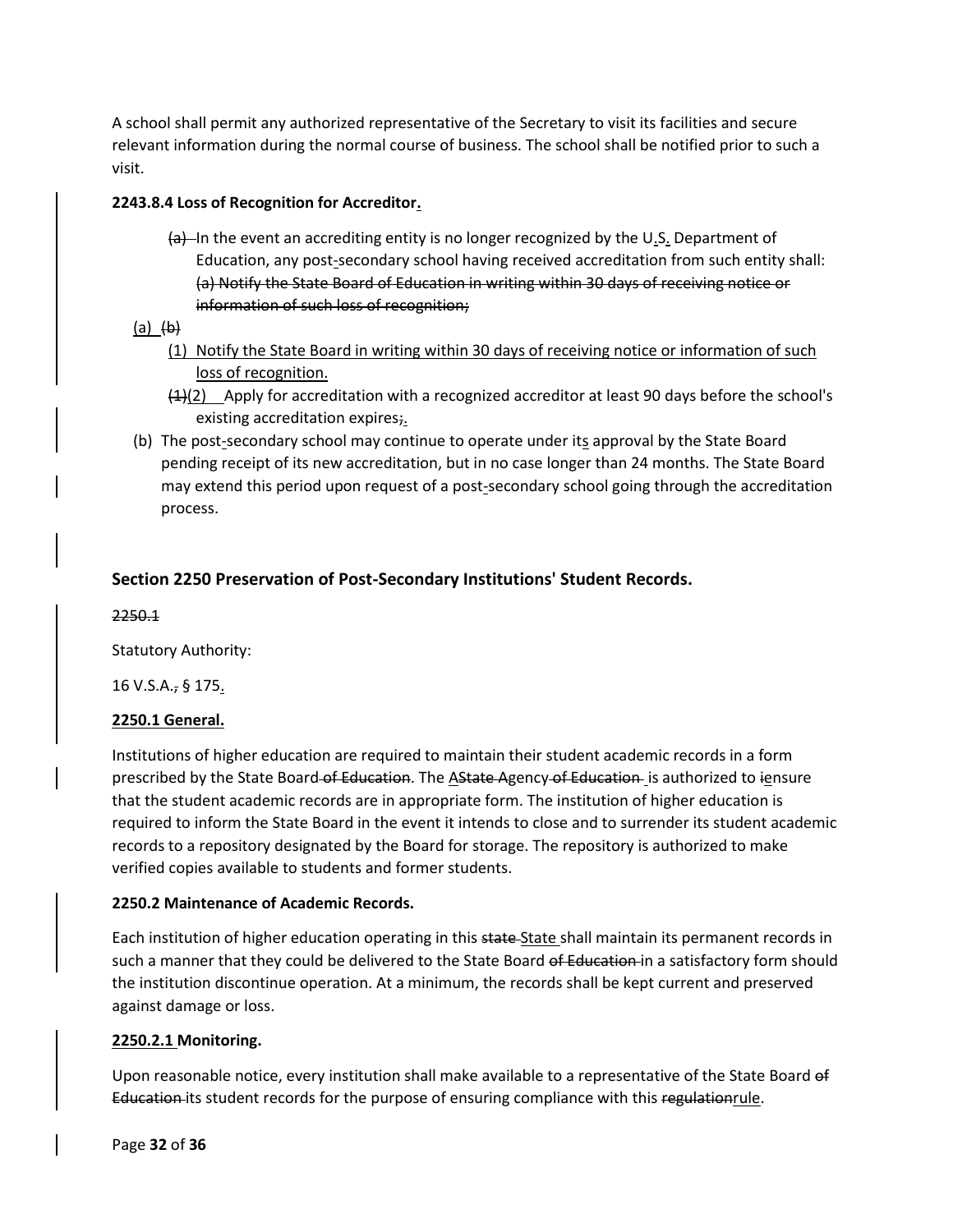Examination of the records under this section shall take place in a manner that will not permit identification of individual students.

### **2250.2.2 Return of Records.**

A repository may duplicate the records of an institution and then return the original records to the institution.

### **2250.2.3 Institutions Discontinued Prior to April 25, 1979.**

The custodian of records of institutions discontinued prior to April 25, 1979, shall be subject to the requirements of 16 V.S.A., § 175 and these rules regulations.

### **2250.3 Form and Contents of Academic Records.**

The permanent academic record of each student registered for credit at a post-secondary institution thatwhich operates in this Sstate, whether or not such institution is chartered in this stateState, shall contain at a minimum:

- (a)  $(a)$  tThe identification of the institution.;
- (b)  $(b)$   $(b)$  tThe identification of the student.;
- (c)  $\left(\epsilon\right)$  + The record of courses satisfactorily completed and evaluation of the student's work therein, or, if records are not kept in this form, other records of the student's studies and academic progress.;
- (d)  $(d)$  pPeriods of enrollment covered by subsection paragraph (c) above.;
- (e)  $\left\{e\right\}$  tThe student's status at the close of the last period of enrollment.; and
- (f)  $(f)$   $(f)$  dThe degree and/or certificates awarded.

A key to, or explanation of, the student's permanent academic record shall be available to accompany this record.

[Section 2260 to 2265 Repealed by Operation of Law.]

### **Section 2266 Post-sSecondary, Online, or Correspondence Schools.**

An online or correspondence school which that offers post-secondary credits or degree(s) shall also meet the applicable requirements of 16 V.S.A. §§ 176 and 176a of Title 16.

### **KINDERGARTENS**

### **Section 2270 Private Kindergarten Approval.**

Statutory Authority:

16 V.S.A. Section § 166(b).

### **Section 2271 Procedure for Approval.**

**2271.1 Application:**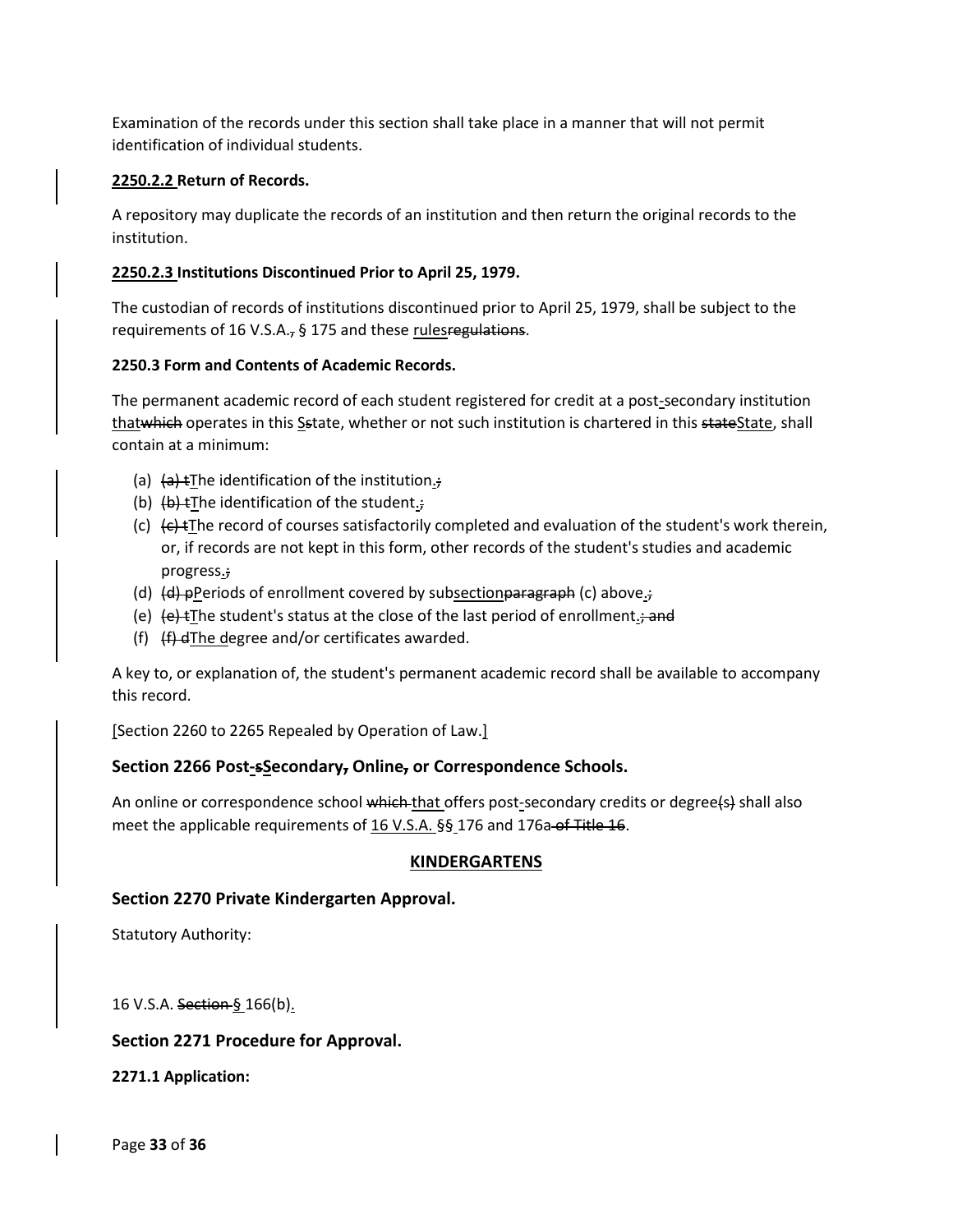Every person or entity seeking to operate as an approved kindergarten shall apply in writing to the Commissioner Secretary of Education.

\* An application for approval shall contain the following:

(a) The  $n*$  Name and address of the school.

 $\left\{a\right\}$  ; A description of the school's curriculum and methods of instruction.

(b)

 $(b)$  \* A description of the school's physical facilities. ;

(c)

 $\overline{f}(t)$  \* A list of the school's staff and their qualifications.  $\overline{f}$ 

(d)

(e)  $*$ The operating schedule of the school; and

(d)(f)A statement certifying that the school is in compliance with the Kindergarten Nursery School provisions in the Regulations for Day Care of the-Department for Children and FamiliesSocial and Rehabilitation Services Department. (hereinafter "DS.CR.FS. Kindergarten Regulations").

### **2271.2 Appointment of Reviewer:**

Upon receipt of an application for approval, the Commissioner-Secretary shall appoint an educator to review the application and visit the school. In addition, the commissioner-Secretary shall contact DS.CR.FS. to determine on his or her behalf whether the school meets the "DS.CR.FS. Kindergarten Regulations." First priority for review shall be given to private kindergartens that are located in the vicinity of towns where the local school board or town has taken a formal vote to provide public supported kindergarten.

### **2271.3 Review:.**

The appointed educator shall review the application and visit the school.

### **2271.4 Report to the CommissionerSecretary:.**

The appointed educator shall present a written report including a recommendation regarding approval to the CommissionerSecretary. The report of the appointed educator shall incorporate the determination of DS.CR.FS. concerning compliance with the "DS.CR.FS. Kindergarten Regulations". A copy of the report and recommendation shall be provided at the same time to the applicant.

### **2271.5 Board Secretary's Recommendation.**

The commissionerS Secretary -shall recommend approval or disapproval for action by the State Board at their-its next regular meeting. Officials of the kindergarten shall be notified of this meeting date.

### **Section 2272 Criteria for Approval.**

The State Board shall approve a private kindergarten if it finds that:

- (a)  $2272.1$  The curriculum embodies a minimum course of study, as defined in 16 V.S.A. Section § 906-, Courses of Study, with learning experiences adapted to a pupil's-student's age and ability.
- (b) 2272.2 The school is in compliance with Sstate requirements pertaining to the health and safety of pupils students adopted by the Department of Labor and Industry and the Department of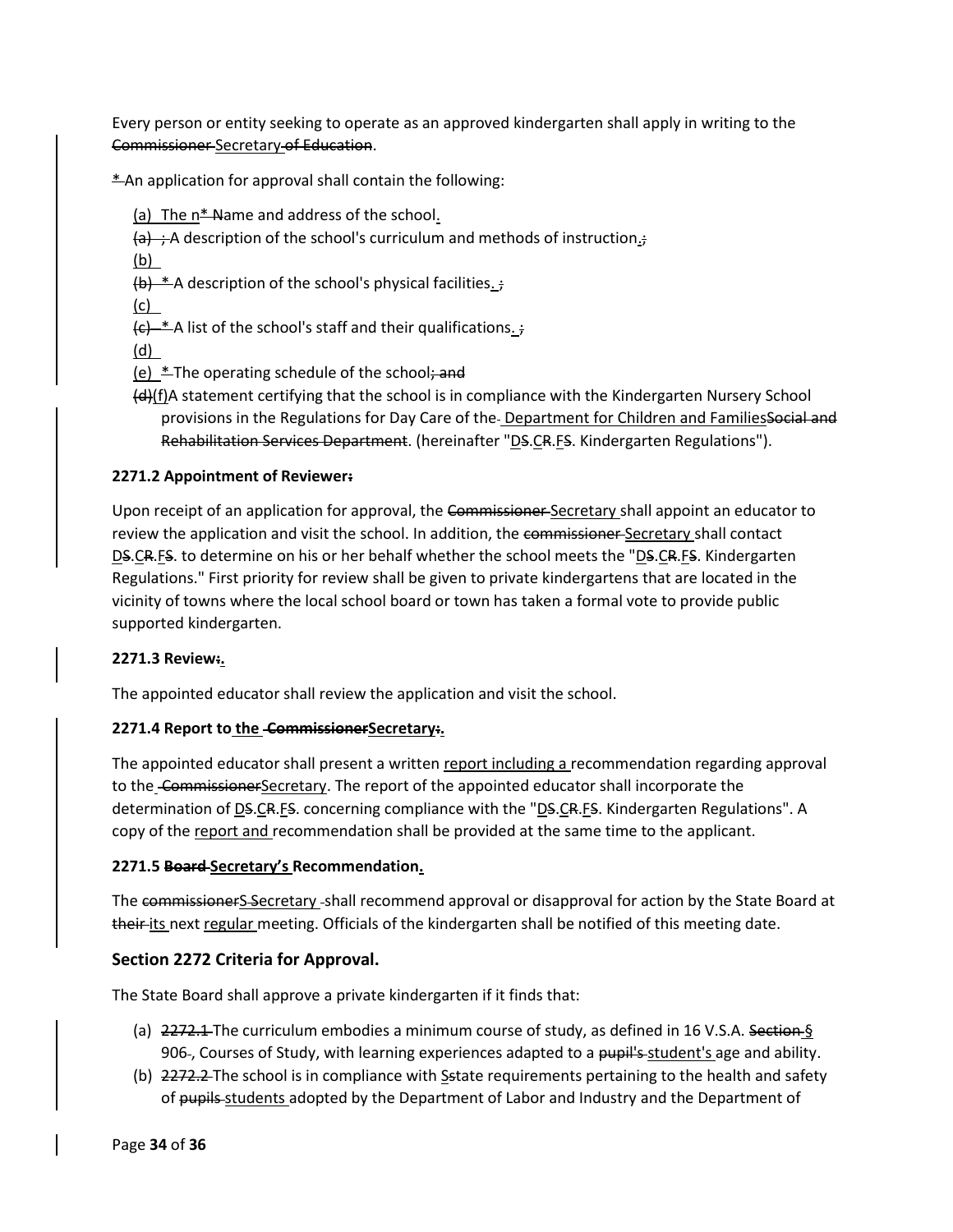Health. In regards to health requirements, private kindergartens located in elementary or 'secondary school buildings shall comply with the Environmental Health Regulations for School Houses (Chapter 5, Subchapter 3, Vermont Health Regulations). All other private kindergartens shall comply with the Environmental Health Regulations for Day Care Facilities (Chapter 5, Subchapter 14, Vermont Health Regulations.)

- (c) 2272.3 The director and teachers in the kindergarten are qualified through training or experience in:
	- (1) S-structuring kindergarten learning environments thatwhich enhance cognitive and social development.;

(1)

- (2) T- teaching skills and concepts in mathematics, language arts, science, the arts, and health thatwhich are consistent with principles of child development;
- $(3)$  -pPlanning and leading activities that foster social and emotional growth in young children.
- (4) D- dealing with parents and family of children to ensure home support and to promote learning outside of the school or center; and.
- $(5)$  -ildentifying developmental delays in young children.
- (d) 2272.4 The kindergarten maintains an operating schedule that, exclusive of time allowed for meals and recess periods, includes a total number of instructional hours which that is not less than that required of a public school kindergarten. (State Board of Education Policy Manual, 1981, Section 2311.4).
- (e) 2272.5 The facility and program meet the "DS.CR.FS. Kindergarten Regulations."

### **Section 2273 Additional Requirements.**

### **2273.1 Records.**

Approved private kindergartens shall maintain records of attendance, health, and progress for public tuition students, in a form required by the school district and in accordance with sState and federal law. These records shall be transferred to the public schools no later than July 15 after the end of the school year.

### **2273.2 Professional Development.**

The director and teachers in an approved private kindergarten shall participate in professional development activities provided by the public school district.

### **Section 2274 Term of Approval.**

The State Board may grant approval for a term of not more than two years. A private kindergarten must be approved prior to receiving tuition payments from a public school district.

### **Section 2275 Denial, Revocation, or Suspension of Approval.**

Prior to recommending denial, revocation, or suspension of approval to the State Board, the commissioner Secretary shall notify the kindergarten of the reasons for the proposed action and shall afford the kindergarten an opportunity to be heard by the Board. Approval of a kindergarten shall be